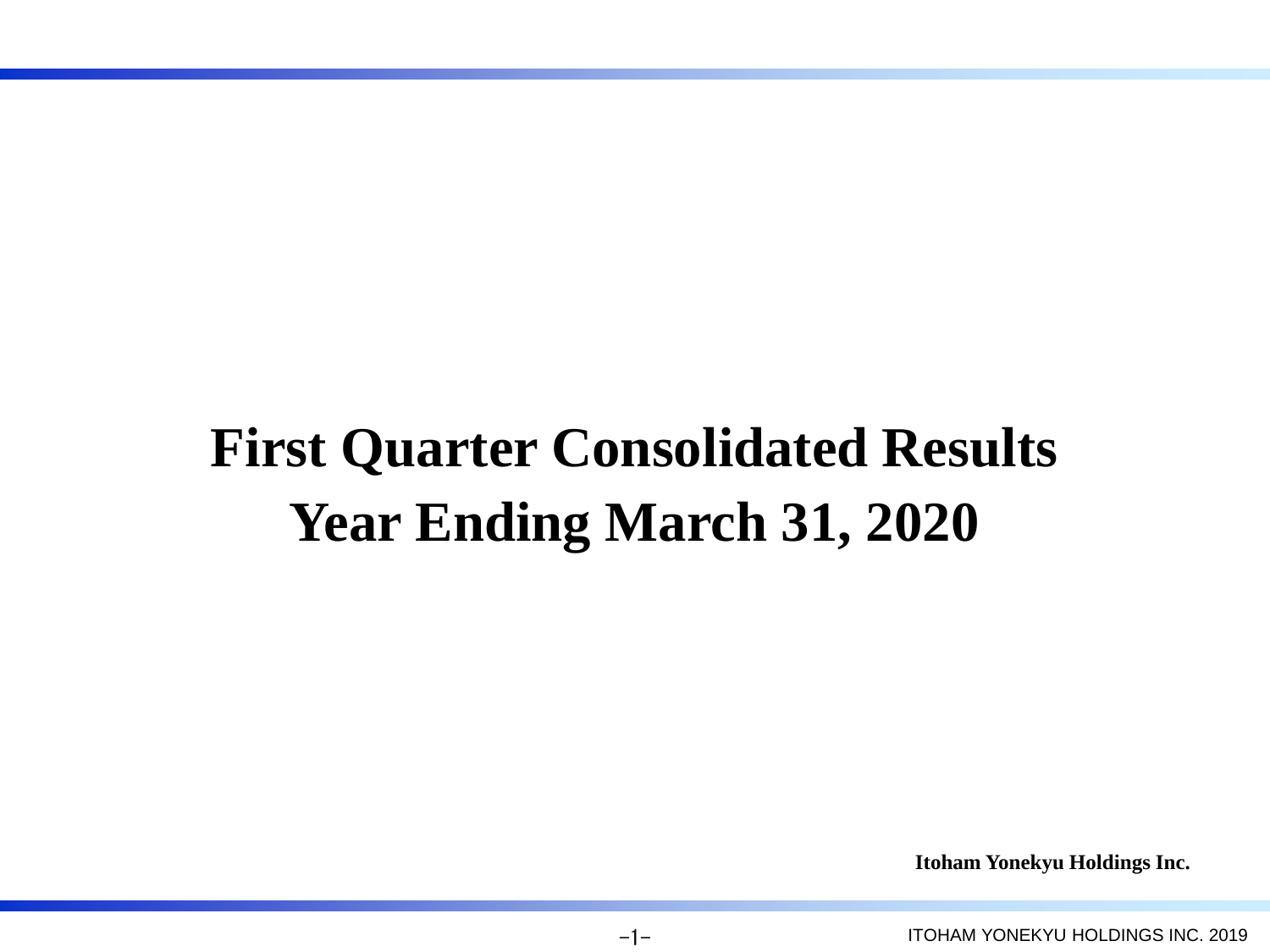## **Table of Contents**

■Consolidated Results Year Ending March 31, 2020 Profit/Loss Itemized Sales Selling, General and Administrative Expenses・ Non-Operating G/L・Extraordinary G/L Balance Sheet Cash Flow Statement Segment Information

### ■Segment Information

Processed Food Division Results Year Ending March 31, 2020 ① Processed Food Division Results Year Ending March 31, 2020 ② Meat Division Results Year Ending March 31, 2020 ① Meat Division Results Year Ending March 31, 2020 ②

■Forecast Year Ending March 31, 2020 Forecast Year Ending March 31, 2020 (Profit/Loss) Forecast Year Ending March 31, 2020 (Itemized Sales) Forecast Year Ending March 31, 2020 (Segment Information) ■Appendix (Market Data) Overseas Market Prices CPI Ham Sausage Data Domestic Production/Imports Meat Data Marketed Volume/Ending Inventory (Beef) Marketed Volume/Ending Inventory (Pork) Marketed Volume/Ending Inventory (Chicken)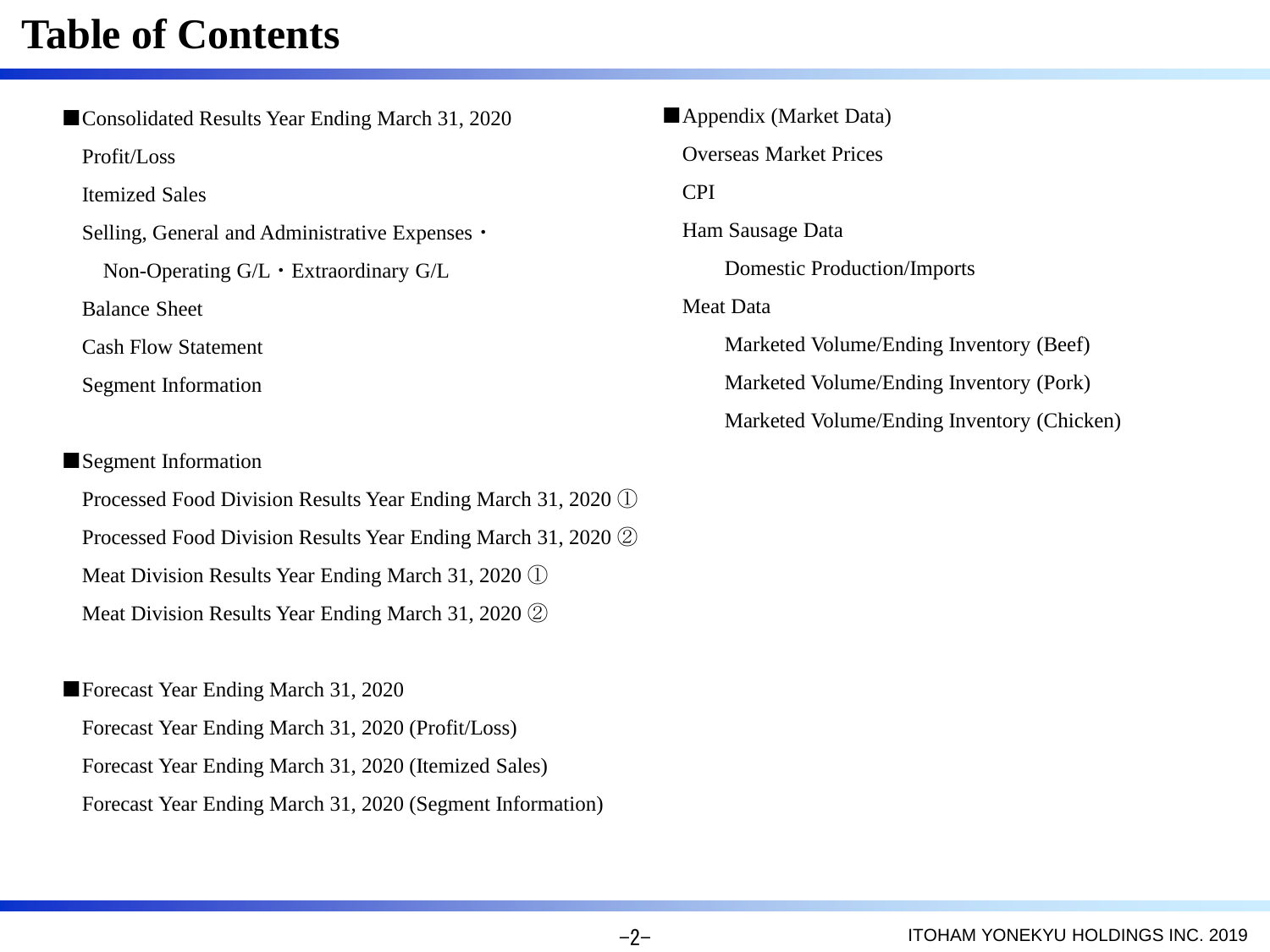## **First Quarter Consolidated Results Year Ending March 31, 2020**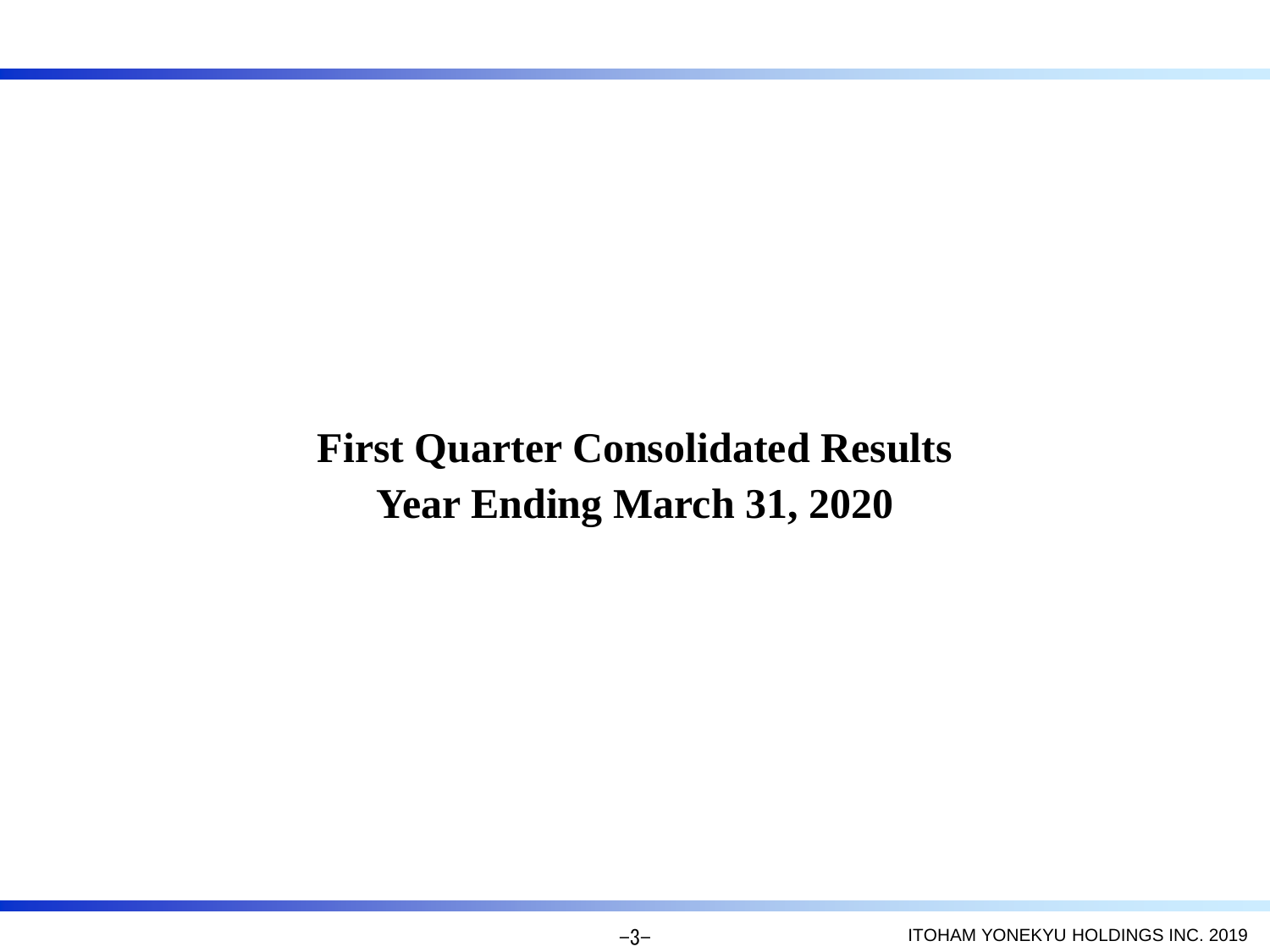## **Profit/Loss**

| <b>Quarterly Actual</b>                         |         |         |                |         |                |                           |                            |             |                                               |            |            |     |
|-------------------------------------------------|---------|---------|----------------|---------|----------------|---------------------------|----------------------------|-------------|-----------------------------------------------|------------|------------|-----|
|                                                 |         |         |                |         | Million Yen, % | 10                        |                            |             | Operating Income                              |            |            | 300 |
|                                                 | 2017/03 | 2018/03 | 2019/03        | 2020/03 |                | 9                         |                            |             | Ordinary Income<br>Net Income                 |            |            |     |
|                                                 | 1Q      | 1Q      | 1 <sub>Q</sub> | 1Q      | Change         | 8                         |                            |             | -Sales                                        |            |            | 250 |
| <b>Sales</b>                                    | 196,532 | 201,879 | 208,615        | 210,964 | 2,349          | 7                         |                            | 197         | 202                                           | 209        | 211        |     |
| COGS                                            | 166,405 | 170,299 | 178,144        | 178,826 | 682            | 6                         |                            |             | 5.8                                           |            |            |     |
| <b>Gross Profit</b>                             | 30,127  | 31,579  | 30,471         | 32,138  | 1,667          | Income (Billion Yen)<br>5 | 4.5                        | $5.1_{4.8}$ | 5.4                                           |            | 5.2<br>4.8 |     |
| (% of sales)                                    | 15.3    | 15.6    | 14.6           | 15.2    | 0.6            | 4                         |                            |             | 3.9                                           | 4.1<br>3.7 | 3.5        |     |
| Selling, General and<br>Administrative Expenses | 25,601  | 26,184  | 26,816         | 27,366  | 549            | 3                         |                            |             |                                               | 3.2        |            |     |
| (% of sales)                                    | 13.0    | 13.0    | 12.9           | 13.0    | 0.1            | 2                         |                            |             |                                               |            |            | 50  |
| <b>Operating Income</b>                         | 4,526   | 5,394   | 3,654          | 4,772   | 1,117          | 1                         |                            |             |                                               |            |            |     |
| (% of sales)                                    | 2.3     | 2.7     | 1.8            | 2.3     | 0.5            | 0                         |                            | 2017/03     | 2018/03                                       | 2019/03    | 2020/03    |     |
| Non-operating Gain/Loss                         | 591     | 436     | 469            | 453     | $-16$          |                           |                            |             |                                               |            |            |     |
| Ordinary Income                                 | 5,116   | 5,830   | 4,124          | 5,225   | 1,101          |                           | <b>Sales</b>               |             |                                               |            |            |     |
| (% of sales)                                    | 2.6     | 2.9     | 2.0            | 2.5     | 0.5            |                           |                            |             |                                               |            |            |     |
| Extra-ordinary Gain/Loss                        | 1,794   | $-34$   | 657            | 66      | $-591$         |                           |                            |             | <b>ANZCO Exchange Rate Effect</b>             | $(-1,634)$ |            |     |
| <b>Income Before Taxes</b>                      | 6,910   | 5,796   | 4,782          | 5,291   | 509            |                           | Non-Operating P/L          |             |                                               |            |            |     |
| Net Income                                      | 4,810   | 3,936   | 3,162          | 3,471   | 309            |                           |                            |             |                                               |            |            |     |
| (% of sales)                                    | 2.4     | 1.9     | 1.5            | 1.6     | 0.1            |                           | <b>Equity Method</b>       |             | 142 $(-28)$                                   |            |            |     |
|                                                 |         |         |                |         |                |                           | Extra-Ordinary P/L         |             |                                               |            |            |     |
| Net earning per share                           |         |         |                | 11.75   |                |                           | <b>Sales of Securities</b> |             | $4(-509)$                                     |            |            |     |
| Dividend per share<br>(forecast, full year)     |         |         |                | 17.00   |                |                           |                            |             | * () denotes change vs March 31, 2018 figures |            |            |     |

#### ITOHAM YONEKYU HOLDINGS INC. 2019

 $-4-$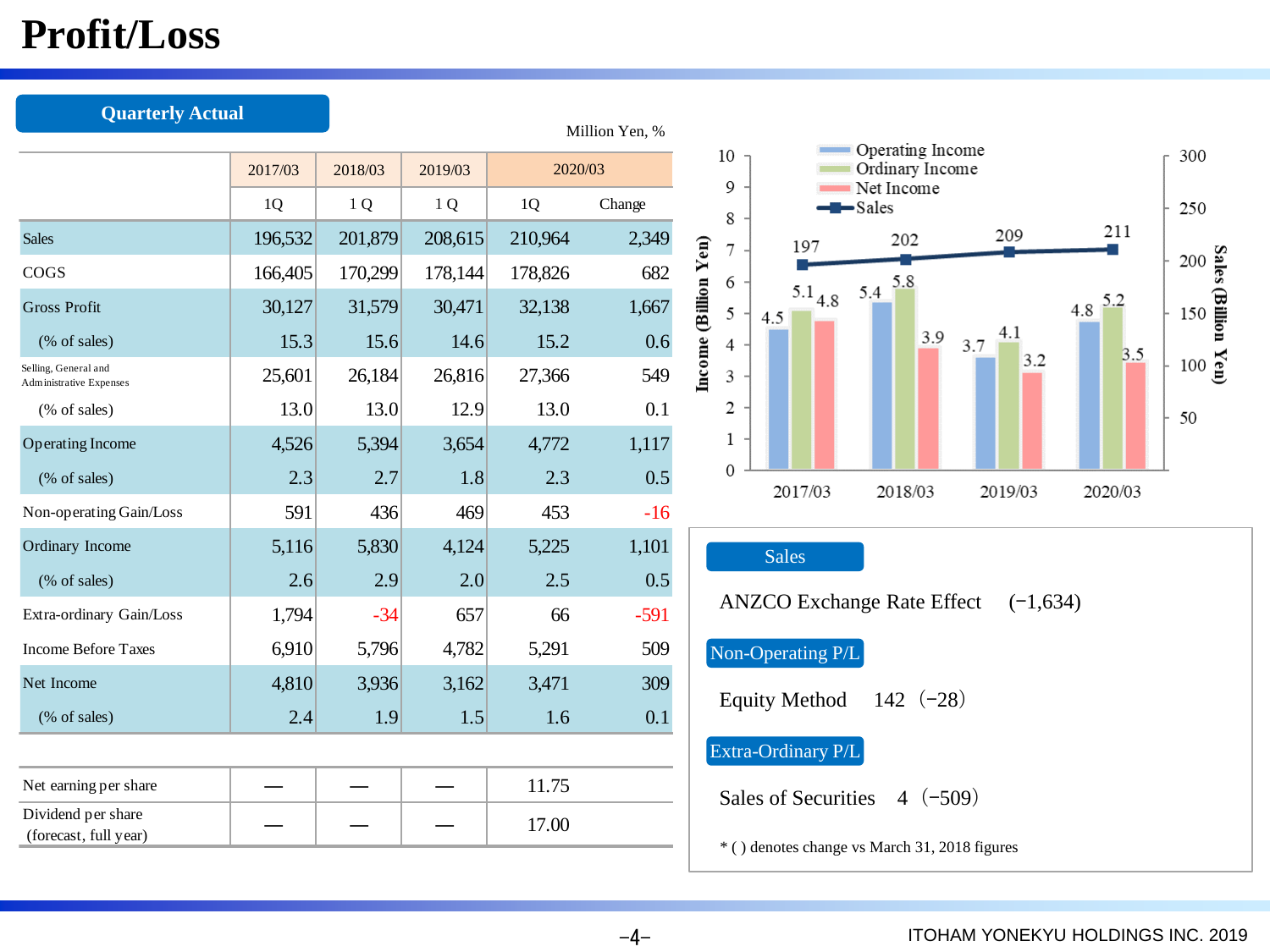## **Itemized Sales**

|                |         |         |         |         | Million Yen |                                                         |         | %       |
|----------------|---------|---------|---------|---------|-------------|---------------------------------------------------------|---------|---------|
|                | 2017/03 | 2018/03 | 2019/03 | 2020/03 |             |                                                         | 2020/03 |         |
|                |         |         |         |         |             |                                                         | 1Q      |         |
|                | 1Q      | 1Q      | 1Q      | 1Q      | Change      |                                                         | Volume  | Amount  |
|                |         |         |         |         |             | Ham/Sausage                                             | 3.9     | 3.7     |
| <b>Sales</b>   | 196,532 | 201,879 | 208,615 | 210,964 | 2,349       | Processed Food                                          | 0.7     | 1.8     |
|                |         |         |         |         |             | Meat                                                    | 2.3     | 0.7     |
|                |         |         |         |         |             | Beef                                                    | 1.4     | 2.7     |
| Ham/Sausage    | 40,677  | 41,822  | 40,899  | 42,400  | 1,502       | Pork                                                    | 4.5     | 0.6     |
|                |         |         |         |         |             | Chicken                                                 | 3.2     | 1.7     |
| Processed Food | 28,283  | 29,680  | 32,466  | 33,062  | 596         | Others                                                  | $-8.0$  | $-12.8$ |
| Meat           | 123,829 | 126,444 | 129,429 | 130,272 | 843         | • For reference<br>Year on year changes excluding ANZCO |         |         |
| Others         | 3,743   | 3,933   | 5,822   | 5,230   | $-591$      |                                                         |         | $\%$    |
|                |         |         |         |         |             |                                                         | 200000  |         |

-5-

### **Itemized Sales** *Year on Year Changes*

|                       | 2020/03    |         |  |  |  |
|-----------------------|------------|---------|--|--|--|
|                       | 1Q         |         |  |  |  |
|                       | Volume     | Amount  |  |  |  |
| Ham/Sausage           | 3.9        | 3.7     |  |  |  |
| <b>Processed Food</b> | 0.7        | 1.8     |  |  |  |
| <b>Meat</b>           | 0.7<br>2.3 |         |  |  |  |
| Beef                  | 1.4        | 2.7     |  |  |  |
| Pork                  | 4.5        | 0.6     |  |  |  |
| <b>Chicken</b>        | 3.2        | 1.7     |  |  |  |
| Others                | $-8.0$     | $-12.8$ |  |  |  |

%

|                | 2020/03 |        |  |  |
|----------------|---------|--------|--|--|
|                | 1Q      |        |  |  |
|                | Volume  | Amount |  |  |
| Ham/Sausage    | 3.4     | 2.1    |  |  |
| Processed Food | 1.3     | 2.7    |  |  |
| Meat           | 4.5     | 3.2    |  |  |
| Beef           | 6.1     | 5.8    |  |  |
| Pork           | 4.5     | 0.6    |  |  |
| Chicken        | 3.2     | 1.7    |  |  |
| Others         | $-1.6$  | 3.1    |  |  |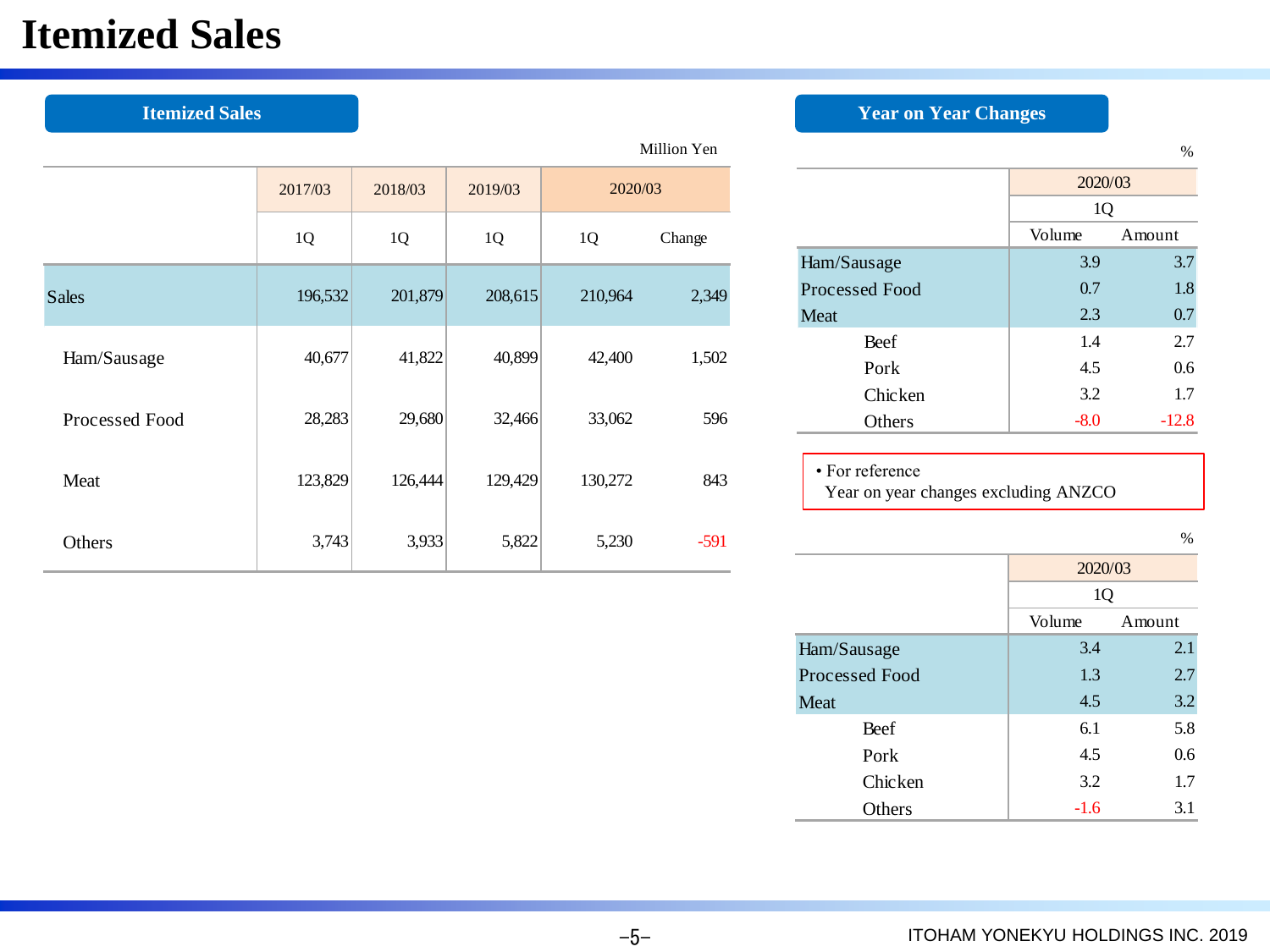## **S,G & A Expenses / Non-operational G/L / Extraordinary G/L**

#### **S,G & A Expenses Non-operational Gain/Loss**

|                                                 |         |         | Million Yen, % |
|-------------------------------------------------|---------|---------|----------------|
|                                                 | 2019/03 | 2020/03 |                |
|                                                 | 1Q      | 1Q      | Change         |
|                                                 |         |         |                |
| Sales                                           | 208,615 | 210,964 | 2,349          |
|                                                 |         |         |                |
| Selling, General and<br>Administrative Expenses | 26,816  | 27,366  | 549            |
| % of Sales                                      | 12.9    | 13.0    | 0.1            |
| Labor Expenses                                  | 8,895   | 8,773   | $-122$         |
| Shipping / Handling                             | 8,095   | 8,742   | 647            |
| Advertisement                                   | 1,791   | 1,768   | $-23$          |
| <b>Sales Fees</b>                               | 995     | 986     | -9             |
| Packing                                         | 688     | 723     | 35             |
| Depreciation                                    | 401     | 428     | 27             |
| <b>Other Expenses</b>                           | 5,949   | 5,943   | -6             |

|                  | Million Yen, % |                      |         |         | Million Yen |
|------------------|----------------|----------------------|---------|---------|-------------|
| 2020/03          |                |                      | 2019/03 | 2020/03 |             |
|                  | Change         |                      | 1Q      | 1Q      | Change      |
| 64               | 2,349          | <b>Equity Method</b> | 170     | 142     | $-28$       |
|                  |                | Financing            | $-84$   | $-61$   | 23          |
| 66               | 549            | Others               | 383     | 372     | $-11$       |
| $\overline{0.8}$ | 0.1            | Non-Operational G/L  | 469     | 453     | $-16$       |

### **Extraordinary Gain/Loss**

|                                           |         |    | Million Yen |
|-------------------------------------------|---------|----|-------------|
|                                           | 2019/03 |    | 2020/03     |
|                                           | 1Q      | 1Q | Change      |
| Gain on sales of<br>investment securities | 513     |    | $-509$      |
| Others                                    | 144     | 62 | $-82$       |
| Extraordinary G/L                         | 657     | 66 | $-591$      |

Million Yen

 $-6-$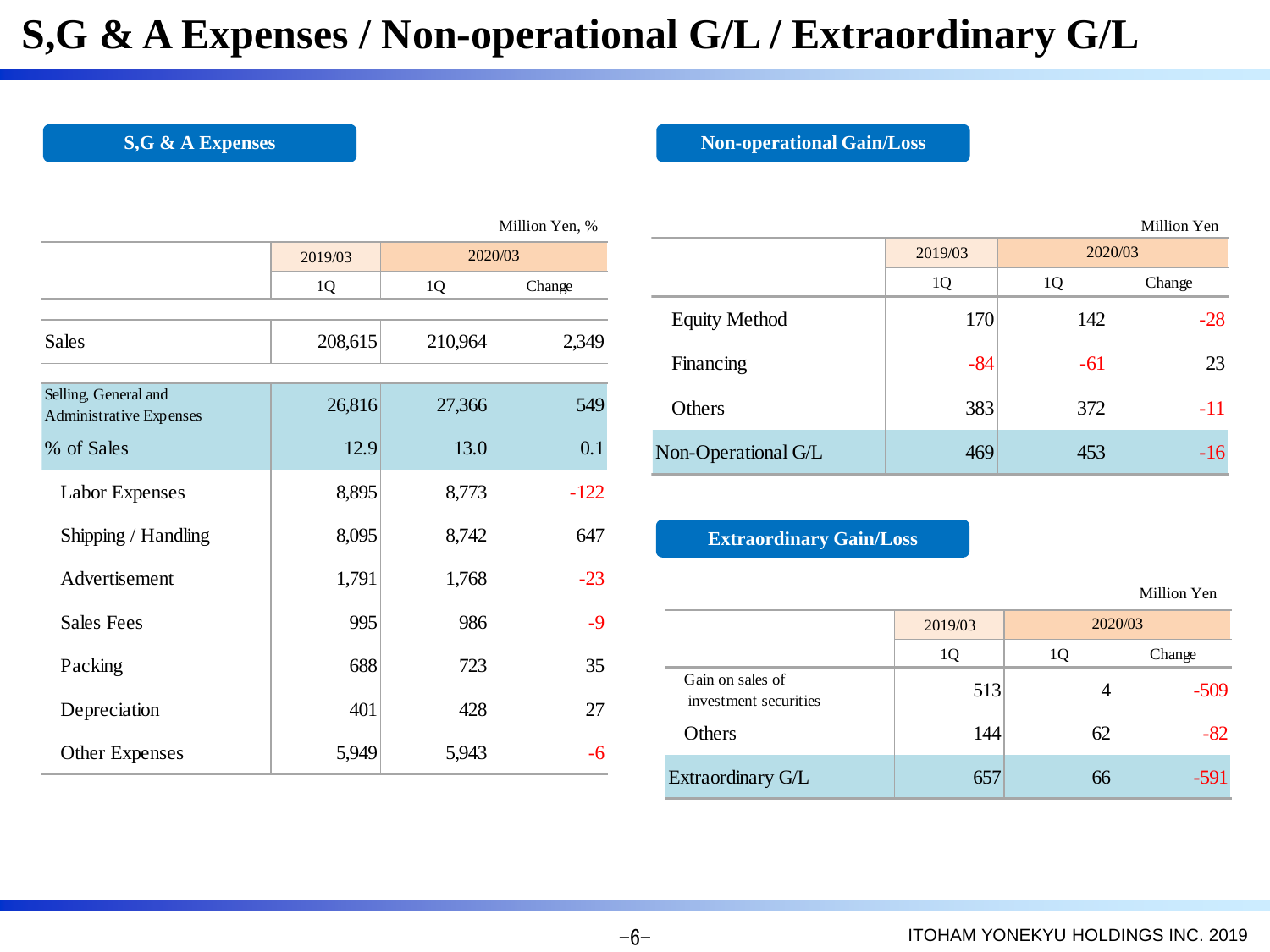## **Balance Sheet**

2019/03 Year end 2020/03  $\frac{20/03}{1Q}$  Change  $\frac{2019/03}{1Q}$ Year end 2020/03 2005 Change Current Assets 229,580 244,534 14,953 Total Liabilities 169,317 185,084 15,766 Cash and Term Deposits 14,258 34,944 33,145 -1,798 Current Liabilities 139,456 153,715 14,258 Receivables  $98,769$   $101,727$   $2,958$  Fixed Liablilities  $29,861$   $31,368$   $1,507$ Inventories 100,908 100,796 11,887 Net Assets 224,074 221,552 -2,522 Other Current Assets 6,959 8,866 1,907 Shareholder's equity 219,829 218,279 -1,550 Capital  $\begin{array}{|c|c|c|c|c|} \hline \text{Capital} & 30,003 & 30,003 & 0 \ \hline \end{array}$ Fixed Assets 163,812 162,102 -1,709 Capital Surplus 96,301 96,301 0 Tangible Assets  $98,747$   $99,171$   $424$  Retained Earning  $95,374$   $93,824$   $-1,550$ Intangible Assets 1 24,199 23,800 -399 Treasury Stock 1,849 -1,849 -1,849 0 Investments & Other Assets 40,865 39,129 -1,735 Other Comprehensive Income 2,935 1,967 -967 Stock Acquisition Rights 139 139 139 0 Minority interests  $1,169$   $1,164$ Total Assets 393,392 393,392 406,636 13,243 Liability and Net Assets 393,392 406,636 13,243

|                            | 2019/03<br>Year end | 2020/03<br>10 | Change   | <b>Assets</b>    | <b>Receivables</b>          | <b>Change/Billion Yen</b><br>$: + 3.0$ |
|----------------------------|---------------------|---------------|----------|------------------|-----------------------------|----------------------------------------|
| Debt with Interes          | 60,425              | 61,796        | 1,371    |                  | <b>Inventories</b>          | $: +11.9$                              |
| $D/E$ Ratio $(\%)$         | 27.1                | 28.1          | 0.9      |                  | <b>Tangible Assets</b>      | $: + 0.4$                              |
| Shareholder's equity       | 222,765             | 220,247       | $-2,519$ |                  |                             |                                        |
| Capital to Asset Ratio (%) | 56.6                | 54.2          | $-2.4$   | <b>Liability</b> |                             | <b>Change/Billion Yen</b>              |
|                            |                     |               |          |                  | <b>Trade notes/Payables</b> | $: +7.9$                               |

<**Valuation/Conversion**>**Change/Billion Yen Securities** : **- 1.2**

**Short Term Debts** : + 1.4

Million Yen

 $-7-$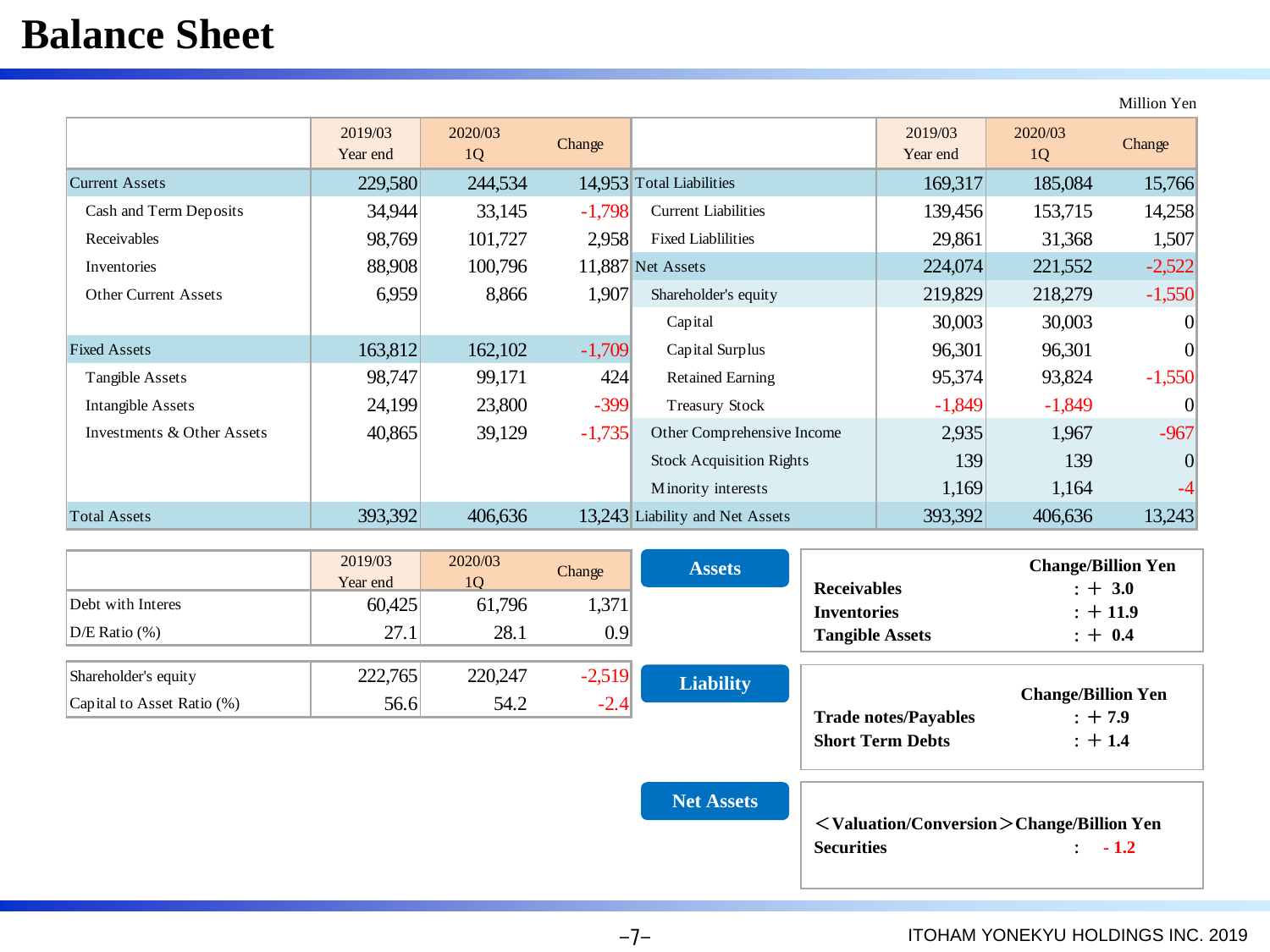## **Cash Flow Statement**

|                                         |          |           | Million Yen |                                     |                             |                                   |                             |
|-----------------------------------------|----------|-----------|-------------|-------------------------------------|-----------------------------|-----------------------------------|-----------------------------|
|                                         | 2019/03  | 2020/03   |             |                                     |                             |                                   |                             |
|                                         | 1Q       | 1Q        | Change      | 3                                   |                             | - CF Operation<br>CF Investments  | 2.2                         |
| <b><i>OCash Flow from Operation</i></b> | 445      | 1,763     | 1,318       | 2                                   | $-FCF$                      |                                   |                             |
| <b>Income Before Taxes</b>              | 4,782    | 5,291     | 509         | $\mathbf{1}$                        |                             | 1.8                               |                             |
| Depreciation                            | 2,169    | 2,607     | 438         | Amount (Billion Yen)<br>$\mathbf 0$ | 0.4                         |                                   | 0.5                         |
| Change in Recievables                   | $-7,656$ | $-2,809$  | 4,847       |                                     |                             |                                   |                             |
| Change in Inventory                     | $-5,311$ | $-11,696$ | $-6,385$    | $-1$                                |                             |                                   |                             |
| Change in Payables                      | 5,732    | 7,861     | 2,129       | $-2$                                | $-1.6$<br>$-2.1$            |                                   |                             |
| Others                                  | 729      | 509       | $-220$      | $-3$                                | 2019/03                     | 2020/03                           |                             |
| <b>22Cash Flow from Investments</b>     | $-2,064$ | 463       | 2,527       |                                     |                             |                                   |                             |
| <b>3 Cash Flow from Financing</b>       | 50       | $-4,150$  | $-4,200$    | <b>Depreciation</b>                 | <b>1Q</b><br>2020/03 F'cast | <b>Billion Yen</b><br>2.6<br>10.5 | (2019/03)<br>(2.2)<br>(9.8) |
| <b>4 Ending Cash and Securities</b>     | 28,346   | 32,844    | 4,498       | <b>Capital Expenditure</b>          | <b>1Q</b>                   | <b>Billion Yen</b><br>1.9         | (2019/03)<br>(6.8)          |
| $\bigoplus + \bigotimes$ FCF            | $-1,619$ | 2,227     | 3,846       |                                     | 2020/03 F'cast              | 13.6                              | (20.6)                      |

-8-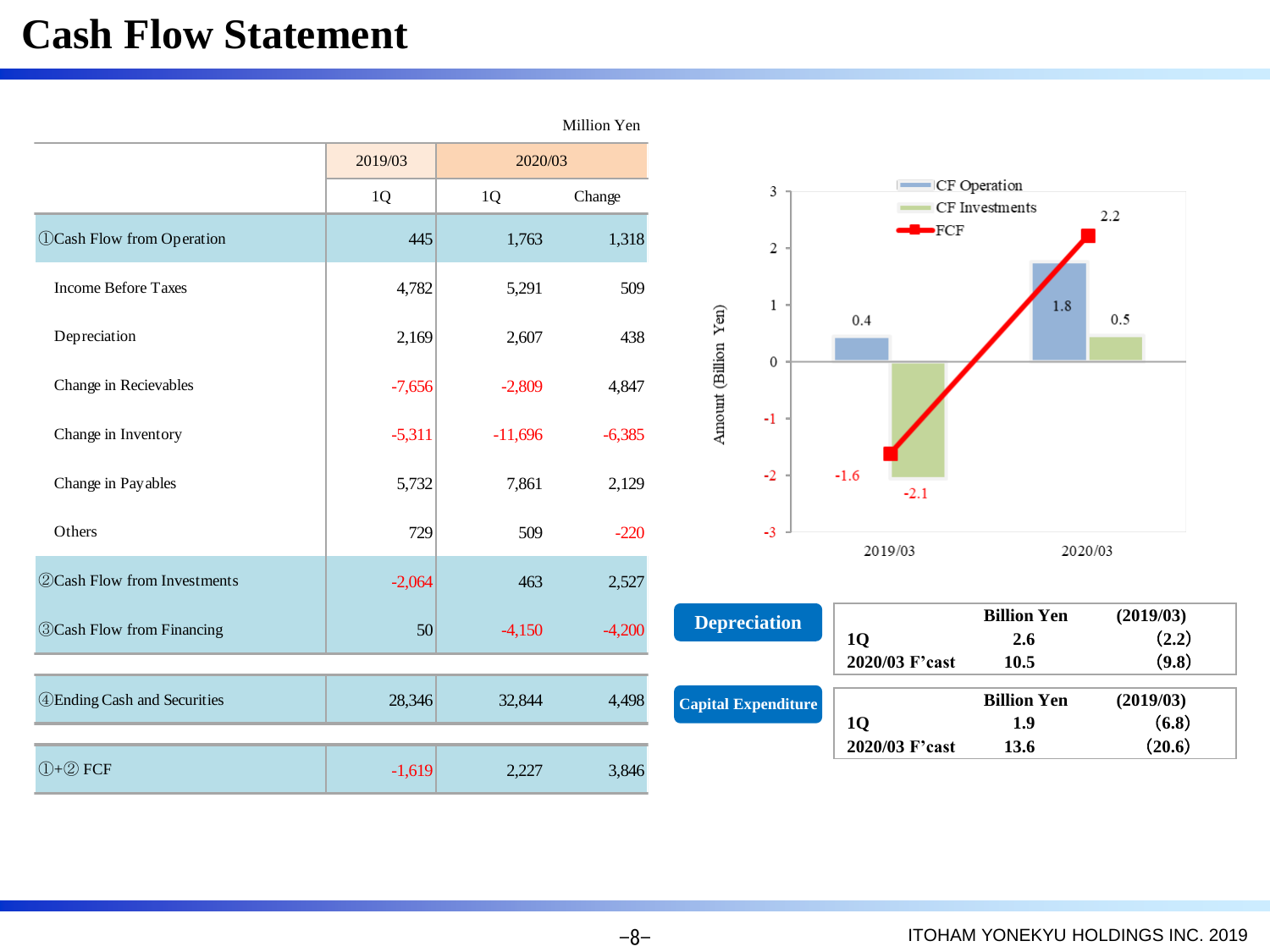## **Segment Information**

|                      |              |         |         | Million Yen, % |
|----------------------|--------------|---------|---------|----------------|
|                      |              | 2019/03 | 2020/03 |                |
|                      |              | 1Q      | 1Q      | Change         |
| Processed Food       | <b>Sales</b> | 68,912  | 70,663  | 1,750          |
| Division             | Op Income    | 2,136   | 1,889   | $-247$         |
|                      | % Sales      | 3.1     | 2.7     | $-0.4$         |
| <b>Meat Division</b> | <b>Sales</b> | 138,666 | 139,250 | 584            |
|                      | Op Income    | 1,817   | 3,199   | 1,382          |
|                      | % Sales      | 1.3     | 2.3     | 1.0            |
| Others               | <b>Sales</b> | 1,036   | 1,050   | 13             |
|                      | Op Income    | 29      | 33      |                |
| Consolidation Adj    | Op Income    | $-327$  | $-350$  | $-22$          |
| Consolidated         | <b>Sales</b> | 208,615 | 210,964 | 2,349          |
|                      | Op Income    | 3,654   | 4,772   | 1,117          |
|                      | % Sales      | 1.8     | 2.3     | 0.5            |



### **Semi-annual Actual**

Million Yen, %

|                   |              |          | $2020/03$ Forecast (Updated 08/02) |                  |         |          |             |         |          |          |             |         |
|-------------------|--------------|----------|------------------------------------|------------------|---------|----------|-------------|---------|----------|----------|-------------|---------|
|                   |              |          |                                    | $1-2Q$           |         |          | $3-40$      |         |          |          | Year        |         |
|                   |              | Rev08/02 | Original                           | vs Original      | vs 2018 | Original | vs Original | vs 2018 | Rev08/02 | Original | vs Original | vs 2018 |
| Processed Food    | <b>Sales</b> | 146,700  | 146,700                            | 0                | 4,138   | 153,300  |             | 3,923   | 300,000  | 300,000  |             | 8,061   |
| Division          | Op Income    | 3,700    | 4,500                              | $-800$           | 55      | 4,000    |             | $-269$  | 7,700    | 8,500    | $-800$      | $-214$  |
|                   | % Sales      | 2.5      | 3.1                                | $-0.5$           | $-0.0$  | 2.6      |             | $-0.2$  | 2.6      | 2.8      | $-0.3$      | $-0.1$  |
| Meat Division     | <b>Sales</b> | 291,000  | 291,000                            | $\overline{0}$   | 9,221   | 284,500  |             | 11,703  | 575,500  | 575,500  |             | 20,924  |
|                   | Op Income    | 6,800    | 5,900                              | 900              | 2,085   | 4,400    |             | 1,751   | 11,200   | 10,300   | 900         | 3,836   |
|                   | % Sales      | 2.3      | 2.0                                | 0.3              | 0.7     | 1.5      |             | 0.6     | 1.9      | 1.8      | 0.2         | 0.6     |
| Others            | Sales        | 2,300    | 2,300                              | 0                | 217     | 2,200    |             | 77      | 4,500    | 4,500    |             | 294     |
|                   | Op Income    | $\Omega$ |                                    |                  | $-91$   | 100      |             | 67      | 100      | 100      |             | $-24$   |
| Consolidation Adj | Op Income    | $-500$   | $-400$                             | $-100$           |         | $-500$   |             | $-95$   | $-1,000$ | $-900$   | $-100$      | $-92$   |
| Consolidated      | Sales        | 440,000  | 440,000                            | 0                | 13,575  | 440,000  |             | 15,704  | 880,000  | 880,000  |             | 29,279  |
|                   | Op Income    | 10,000   | 10,000                             |                  | 2,051   | 8,000    |             | 1,455   | 18,000   | 18,000   | $\Omega$    | 3,506   |
|                   | % Sales      | 2.3      | 2.3                                | 0.0 <sub>1</sub> | 0.4     | 1.8      |             | 0.3     | 2.0      | 2.0      |             | 0.3     |

※Sales for each segment are sales amount to outside customers.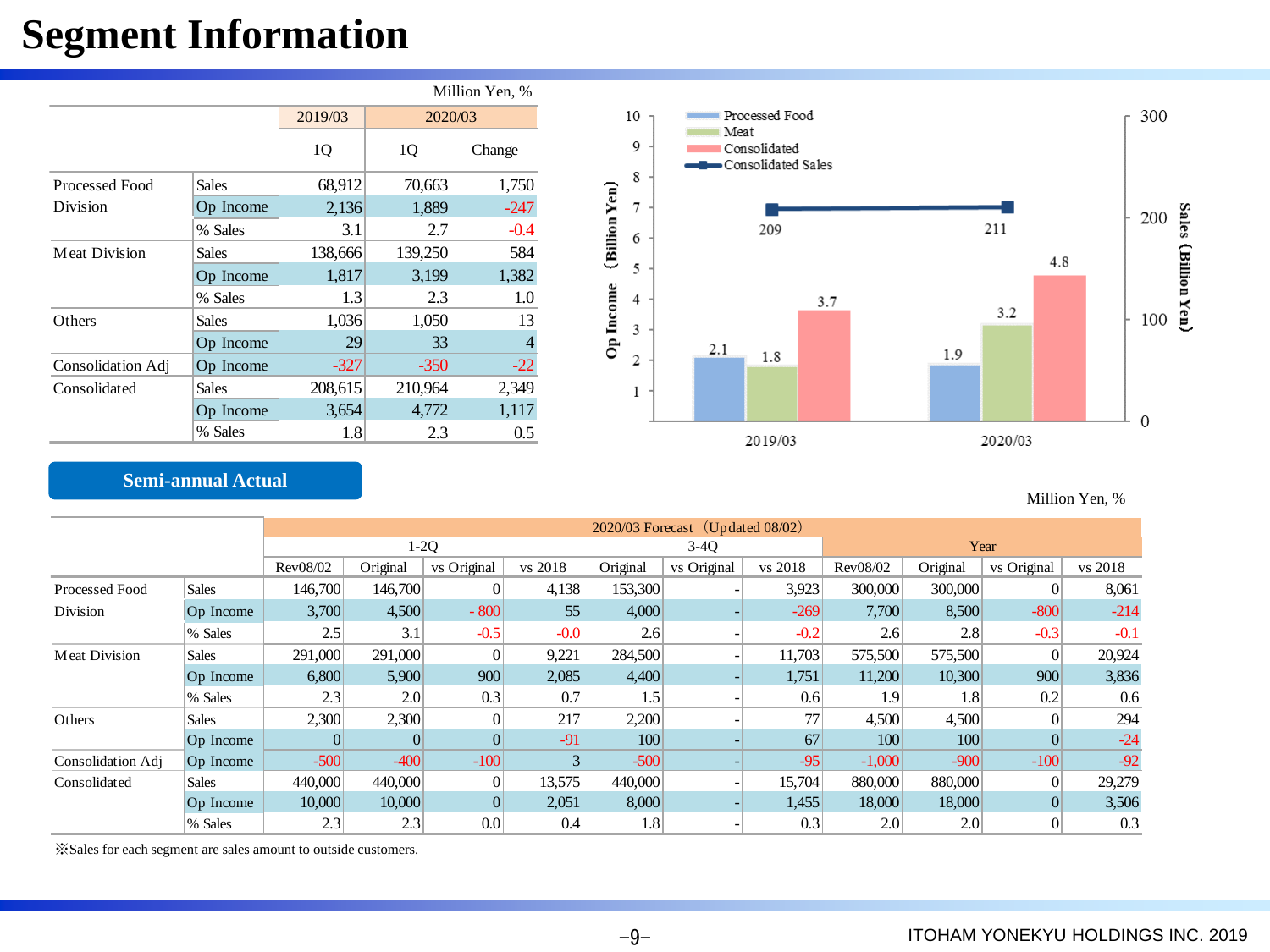**Segment Information First Quarter Year Ending March 31, 2020**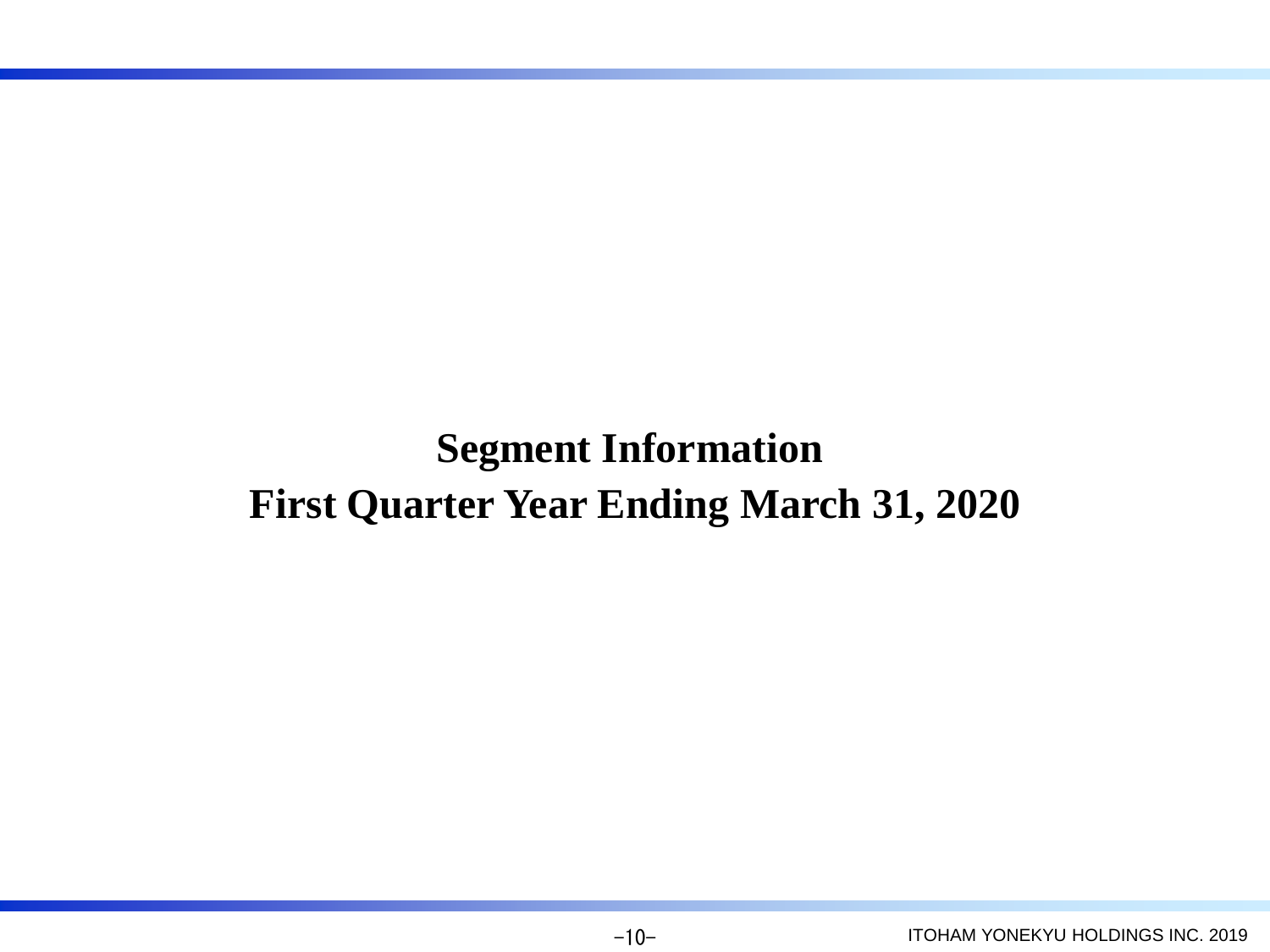## **Processed Food Division Results** ①



 $-11-$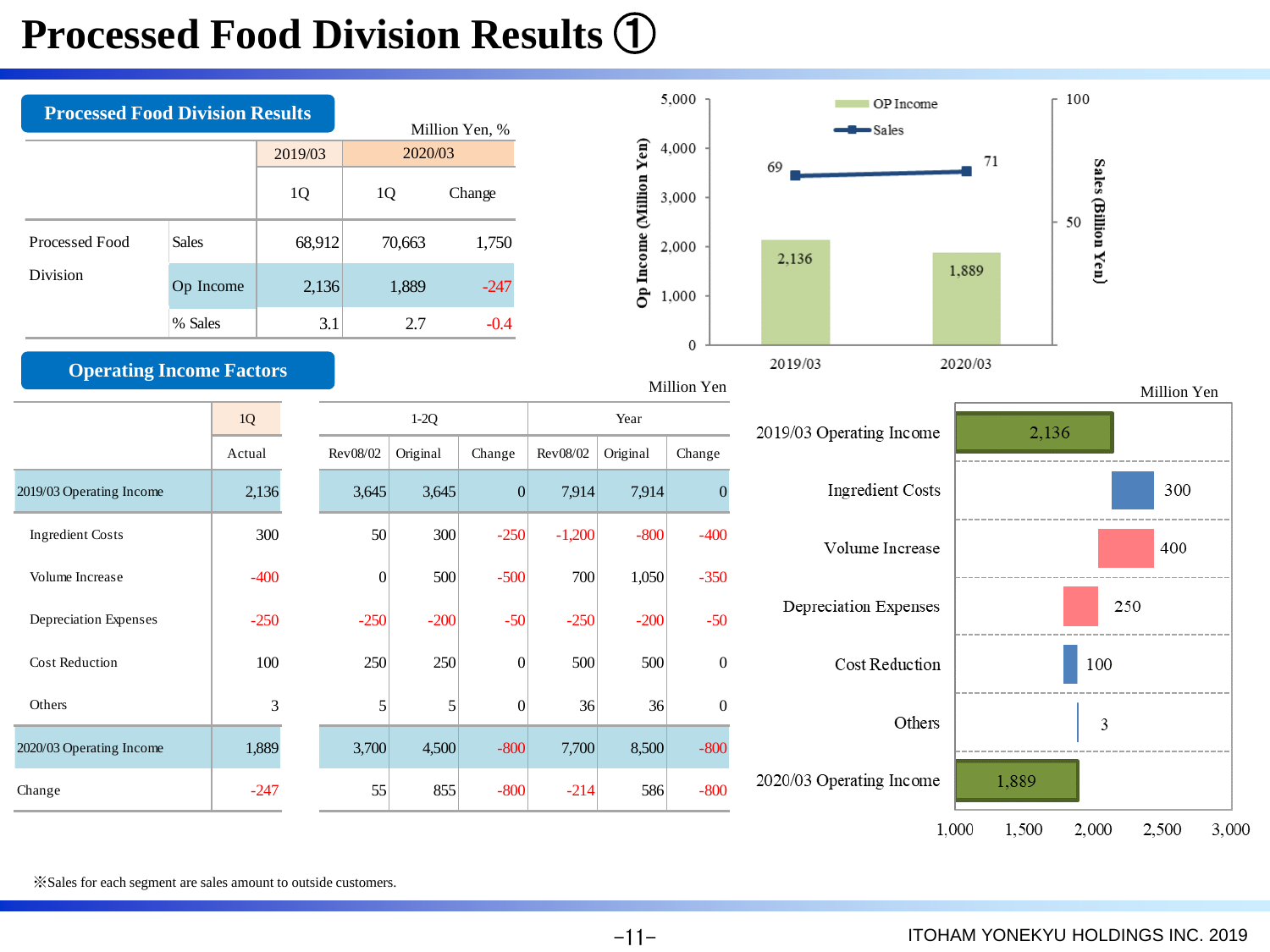## **Processed Food Division Results** ②

|                          | <b>First Quarter Year Ending March 31, 2020</b>                                                                                                                                                                                                            |         |                  | <b>Forecast Year Ending March 31, 2020</b>                                                                             |                    |
|--------------------------|------------------------------------------------------------------------------------------------------------------------------------------------------------------------------------------------------------------------------------------------------------|---------|------------------|------------------------------------------------------------------------------------------------------------------------|--------------------|
| <b>Market Factor</b>     | <b>Raw Materials</b>                                                                                                                                                                                                                                       | $+600$  | Mil. Yen         | <b>Raw Materials</b>                                                                                                   | $-700$<br>Mil. Yen |
|                          | <b>Supplementary Materials</b>                                                                                                                                                                                                                             | $\pm 0$ | Mil. Yen         | <b>Supplementary Materials</b>                                                                                         | $+50$<br>Mil. Yen  |
|                          | <b>Utilities</b>                                                                                                                                                                                                                                           | $-100$  | Mil. Yen         | <b>Utilities</b>                                                                                                       | $+150$<br>Mil. Yen |
|                          | <b>Logistics Expenses</b>                                                                                                                                                                                                                                  | $-200$  | Mil. Yen         | <b>Logistics Expenses</b>                                                                                              | $-700$<br>Mil. Yen |
|                          | Ham and Sausage Domestic Distribution (domestic<br>and imported) (April 2019-May 2019, year on year comparison)<br>(Processed meat distribution survey)                                                                                                    |         | $+0.9%$          |                                                                                                                        |                    |
| <b>Business Strategy</b> | Growth rate of expenditure on processed foods<br>(Family Income and Expenditure Survey, Ministry of Internal<br>Affairs and Communications)<br>(Expenditure per household, nominal rate of change, year on year<br>comparison) April 2019-May 2019 average |         | $+6.2%$          |                                                                                                                        |                    |
|                          | Ham/Sausage Volume $+3.4%$ Amount $+2.1%$                                                                                                                                                                                                                  |         | Ham/Sausage      | Volume $+3.6\%$ Amount $+3.1\%$                                                                                        |                    |
|                          | Processed Food Volume $+1.3\%$ Amount $+2.7\%$<br>* Main products (Amount (year on year comparison))                                                                                                                                                       |         | * excludes ANZCO | Processed Food Volume $+2.9%$ Amount $+4.4%$                                                                           | * excludes ANZCO   |
|                          | The GRAND Alt-Bayern                                                                                                                                                                                                                                       |         | $+1.1%$          | · Improvement of production line operation rate<br>· Introduce long, double continuous production line at              |                    |
|                          | Asano Fresh Loin Ham                                                                                                                                                                                                                                       |         | $+5.0%$          | Tokyo *Operational from June 2018<br>· Bolster pizza and snack production at Toride *Operational                       |                    |
|                          | Gotenba Kogen Arabiki Pork                                                                                                                                                                                                                                 |         | $+6.1%$          | from June 2018<br>• Concentrate on types of chicken products for salads at<br>Toyohashi *Operational from October 2018 |                    |
|                          | <b>GENKEI</b> bacon block series                                                                                                                                                                                                                           |         | $+5.3%$          | · Expand lineup of processed foods (cooked items,<br>microwaveable items, frozen foods, etc.)                          |                    |
|                          | Chilled Pizza                                                                                                                                                                                                                                              |         | $+5.0%$          | · Strengthen sales of commercial products for dining out<br>· Enhance healthy items                                    |                    |
| Capital Expenditure      | 1,100<br>Mil. Yen                                                                                                                                                                                                                                          |         |                  | 8,900 Mil. Yen                                                                                                         |                    |

-12- ITOHAM YONEKYU HOLDINGS INC. 2019

**Capital**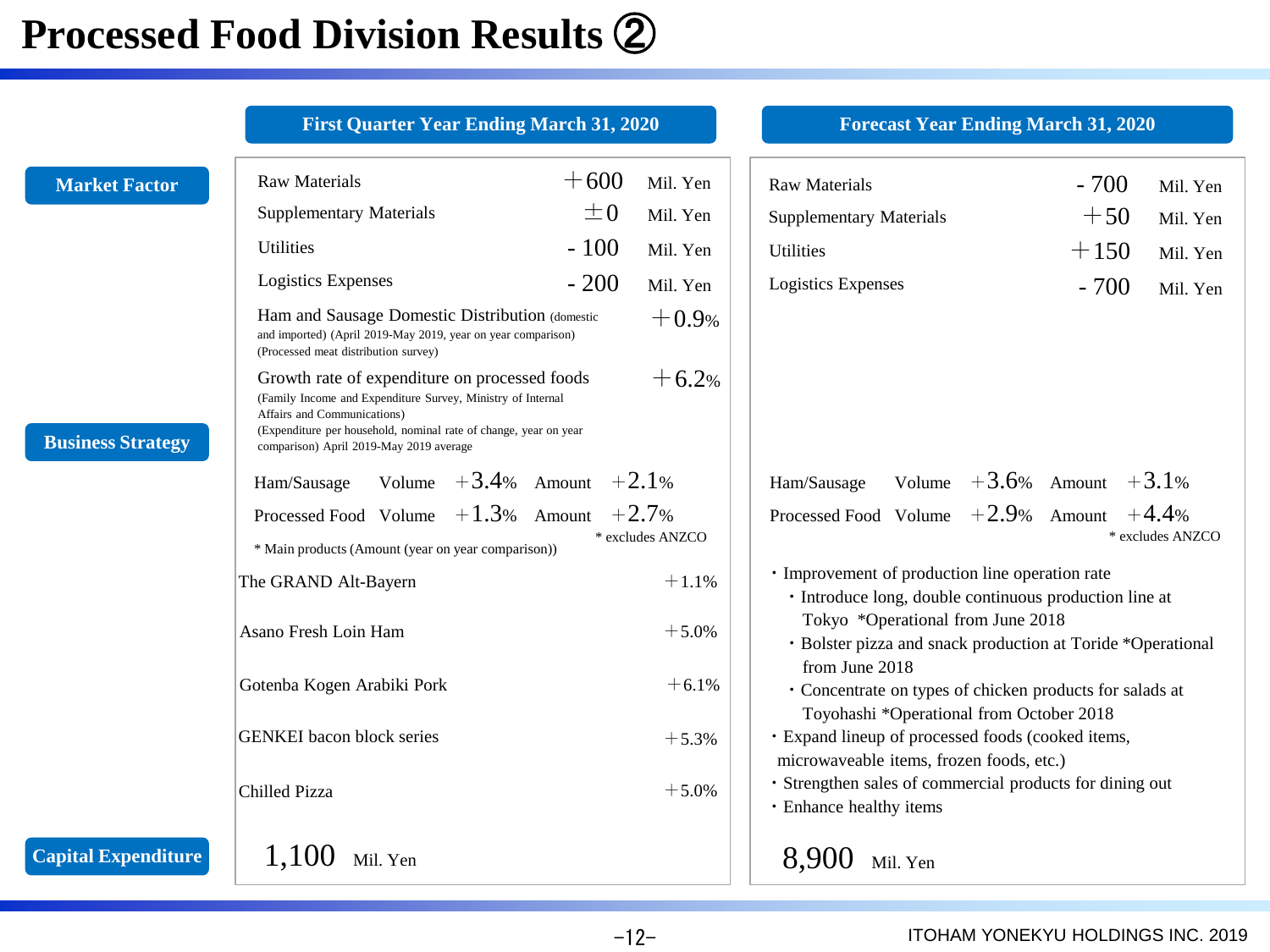## **Meat Division Results** ①

| <b>Meat Food Division Results</b> |              |            |         |          | Million Yen, % |         |          |                         | 5,000                           |                  | OP Income<br>-Sales      |         |       | 200 |                     |             |
|-----------------------------------|--------------|------------|---------|----------|----------------|---------|----------|-------------------------|---------------------------------|------------------|--------------------------|---------|-------|-----|---------------------|-------------|
|                                   |              |            | 2019/03 |          | 2020/03        |         |          |                         | 4,000                           |                  |                          | 139     |       | 150 |                     |             |
|                                   |              |            | 1Q      | 1Q       |                | Change  |          | Op Income (Million Yen) | 3,000                           | 139 <sub>1</sub> |                          | 3,199   |       |     | Sales (Billion Yen) |             |
| <b>Meat Division</b>              | <b>Sales</b> |            | 138,666 | 139,250  |                | 584     |          |                         | 2,000                           |                  |                          |         |       | 100 |                     |             |
|                                   | Op Income    |            | 1,817   |          | 3,199          | 1,382   |          |                         | 1,000                           | 1,817            |                          |         |       | 50  |                     |             |
|                                   | % Sales      |            | 1.3     |          | 2.3            | $1.0\,$ |          |                         |                                 |                  |                          |         |       |     |                     |             |
| <b>Operating Income Factors</b>   |              |            |         |          |                |         |          |                         | $\boldsymbol{0}$<br>Million Yen | 2019/03          |                          | 2020/03 |       |     |                     |             |
|                                   |              | $1{\rm Q}$ |         |          | $1-2Q$         |         |          | Year                    |                                 |                  |                          |         |       |     |                     | Million Yen |
|                                   |              | Actual     |         | Rev08/02 | Original       | Change  | Rev08/02 | Original                | Change                          |                  | 2019/03 Operating Income | 1,817   |       |     |                     |             |
| 2019/03 Operating Income          |              | 1,817      |         | 4,715    | 4,715          | 0       | 7,364    | 7,364                   | $\overline{0}$                  |                  |                          |         |       |     |                     |             |
| Sales Volume                      |              | 300        |         | 600      | 100            | 500     | 1,200    | 300                     | 900                             |                  | Sales Volume             |         | 300   |     |                     |             |
| Gross Margin                      |              | $-450$     |         | $-450$   | 100            | $-550$  | $-100$   | 300                     | $-400$                          |                  | Gross Margin             |         | 450   |     |                     |             |
| Overseas Operation                |              | 1,800      |         | 2,400    | 1,400          | 1,000   | 3,600    | 2,600                   | 1,000                           |                  | Overseas Operation       |         |       |     |                     | 1,800       |
| <b>Animal Production</b>          |              | $-100$     |         | $-150$   | $-200$         | 50      | $-200$   | 200                     | $-400$                          |                  | Animal Production        |         |       |     |                     | 100         |
| Depreciation Expenses             |              | $-150$     |         | $-300$   | $-250$         | $-50$   | $-600$   | $-500$                  | $-100$                          |                  | Depreciation Expenses    |         |       |     |                     | 150         |
| Others                            |              | $-18$      |         | $-15$    | 35             | $-50$   | $-64$    | 36                      | $-100$                          |                  |                          |         |       |     |                     |             |
| 2020/03 Operating Income          |              | 3,199      |         | 6,800    | 5,900          | 900     | 11,200   | 10,300                  | 900                             |                  | Others                   |         |       |     |                     | 18          |
| Change                            |              | 1,382      |         | 2,085    | 1,185          | 900     | 3,836    | 2,936                   | 900                             |                  | 2020/03 Operating Income |         | 3,199 |     |                     |             |

1,000 1,500 2,000 2,500 3,000 3,500 4,000

※Sales for each segment are sales amount to outside customers.

 $-13-$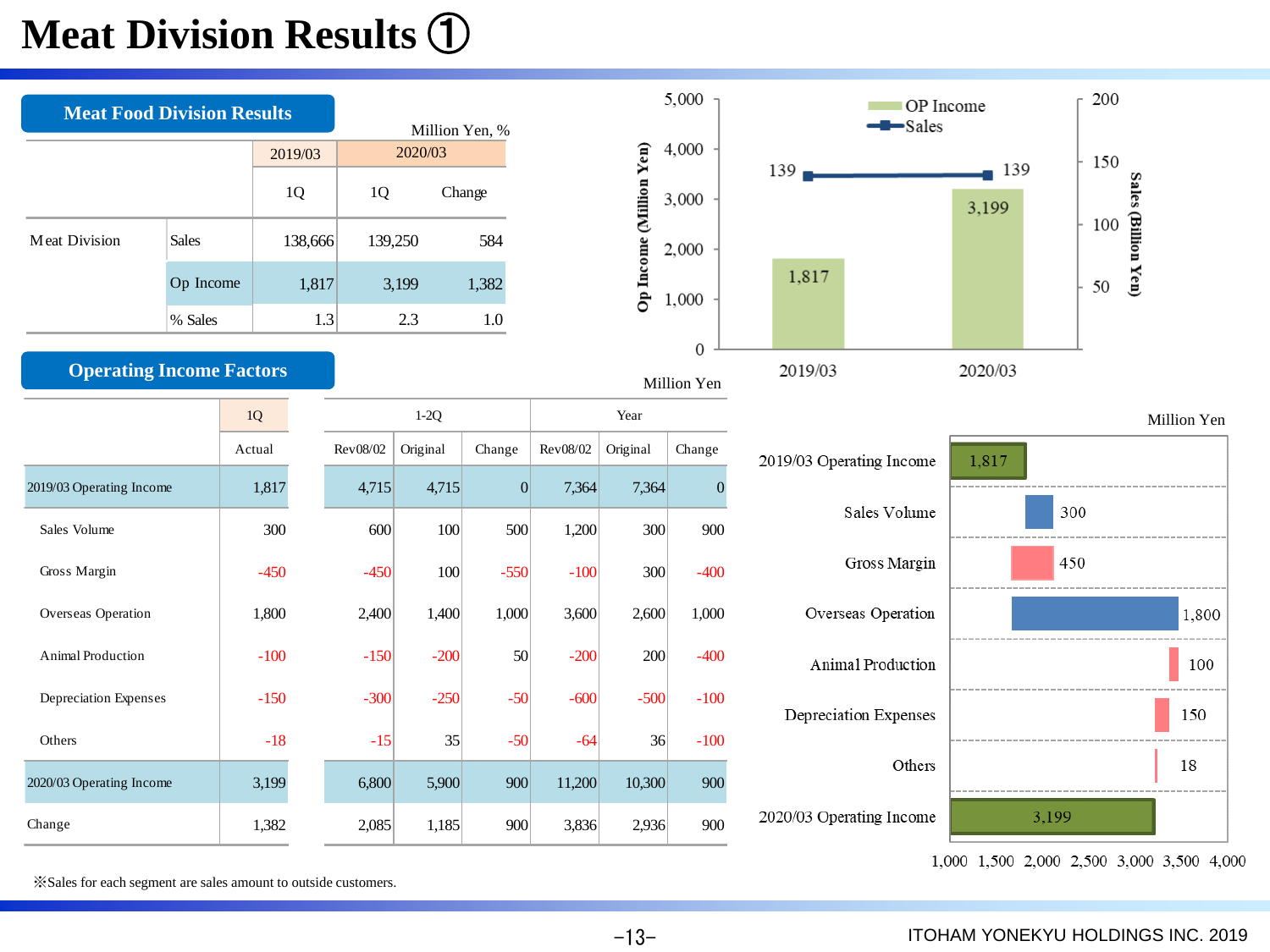## **Meat Division Results** ②

|                            | <b>First Quarter Year Ending March 31, 2020</b>                                                                                                                                                                                                                                                                                                                                                                                          | <b>Forecast Year Ending March 31, 2020</b>                                                                                                                                                                                                                                                                                                                                                                                                                                                                                                                                                                                                                                                                   |
|----------------------------|------------------------------------------------------------------------------------------------------------------------------------------------------------------------------------------------------------------------------------------------------------------------------------------------------------------------------------------------------------------------------------------------------------------------------------------|--------------------------------------------------------------------------------------------------------------------------------------------------------------------------------------------------------------------------------------------------------------------------------------------------------------------------------------------------------------------------------------------------------------------------------------------------------------------------------------------------------------------------------------------------------------------------------------------------------------------------------------------------------------------------------------------------------------|
| <b>Market Factor</b>       | <b>Domestic Beef Market</b><br>$2,071 (+ 84)$<br>yen/kg<br>(Wagyu A3)<br><b>Domestic Pork Market</b><br>$535 (+ 18)$<br>$\gamma$ en/kg<br>(Kanto 3 Market Ave.)<br>Domestic Chicken Market<br>$809(-58)$ yen/kg<br>(Breast/Thigh added value)<br>* Actual April - June results for each market. Figures in parentheses denote<br>previous year's figure                                                                                  | <b>Domestic Beef Market</b><br>$2,155 (+ 53)$<br>yen/kg<br>(Wagyu A3)<br><b>Domestic Pork Market</b><br>$490 (+ 9)$<br>yen/kg<br>(Kanto 3 Market Ave.)<br>Domestic Chicken Market<br>$826(-34)$<br>yen/kg<br>(Breast/Thigh added value)                                                                                                                                                                                                                                                                                                                                                                                                                                                                      |
| <b>Business Strategy</b>   | <b>Beef Marketed Volume</b><br>$+3.1$<br>$\%$<br>$(19/04-19/05)$<br>$-6.9$<br>Pork Marketed Volume<br>$\%$<br>$(19/04-19/05)$<br>$-0.8$<br>$\%$<br>Chicken Marketed Volume<br>$(19/04-19/05)$<br>* Portioned meat basis excluding meat for processed products<br>$+6.1%$ Amount<br>$+5.8%$<br>Volume<br><b>Beef</b><br>$+4.5%$ Amount<br>$+0.6%$<br>Volume<br>Pork<br>$+1.7%$<br>$+3.2%$ Amount<br>Volume<br>Chicken<br>* excludes ANZCO | $+3.3%$<br>$+3.2%$<br>Amount<br>Volume<br><b>Beef</b><br>$+3.8%$<br>$+1.7%$<br>Amount<br>Volume<br>Pork<br>$+4.8%$ Amount<br>$+5.0%$<br>Volume<br>Chicken<br>* excludes ANZCO<br>• Improve quality and strengthen proposal capabilities by augmenting equipment in<br>upstream fields<br>· Stage 2 expansion at Yonekyu Oishii Tori *Started in October, 2018<br>· Increase capacity at Sankyo Meats pork line *Started in April, 2019<br>· Strengthen ties with contract farms<br>· Strengthen branded meat strategy<br>· Expand ANZCO Foods products and strengthen profit and loss management<br>· Promote export business using overseas bases<br>· Strengthen alliances with prominent overseas packers |
| <b>Capital Expenditure</b> | 700<br>Mil. Yen                                                                                                                                                                                                                                                                                                                                                                                                                          | 3,300<br>Mil. Yen                                                                                                                                                                                                                                                                                                                                                                                                                                                                                                                                                                                                                                                                                            |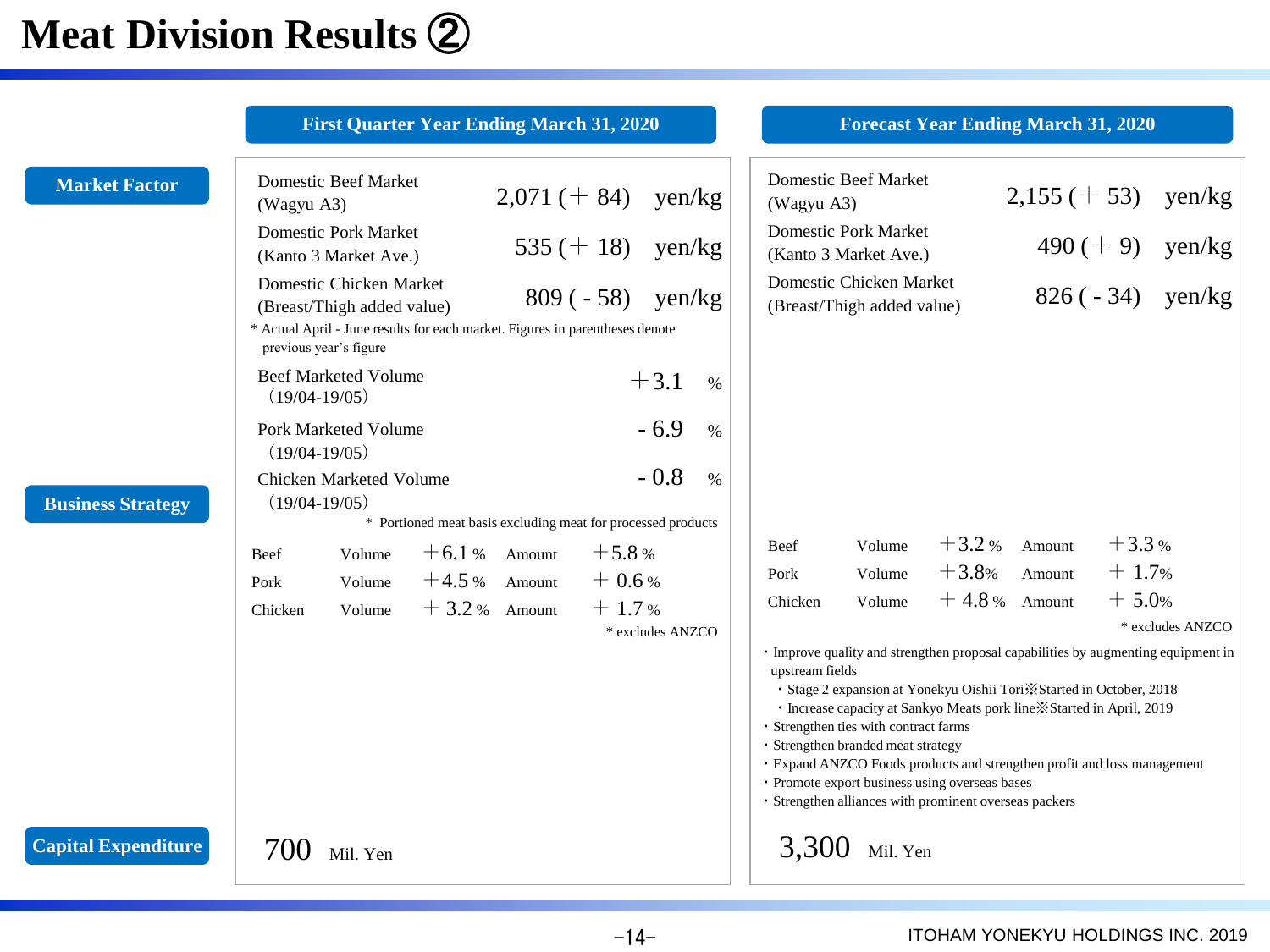## **Forecast Year Ending March 31, 2020**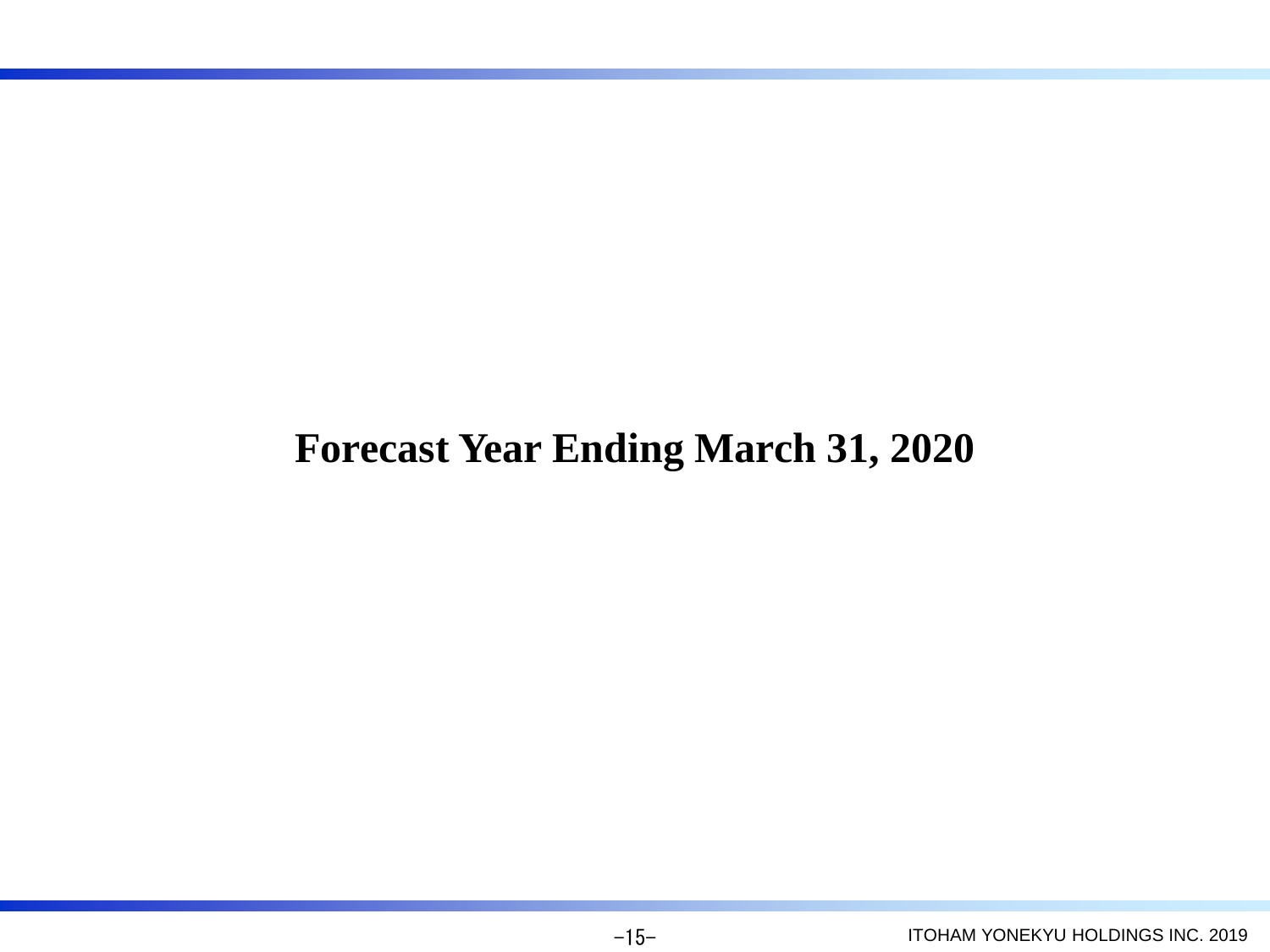## **Forecast Year Ending March 31, 2020 (Profit/Loss)**

|                                         | <b>Forecast</b> |                                     |         |         |                             |         |                     |                |                                              |                          |                                                  |         | Million Yen, %     |  |  |
|-----------------------------------------|-----------------|-------------------------------------|---------|---------|-----------------------------|---------|---------------------|----------------|----------------------------------------------|--------------------------|--------------------------------------------------|---------|--------------------|--|--|
|                                         |                 |                                     | 2019/03 |         |                             |         |                     |                | 2020/03 Forecast (5/10)                      |                          |                                                  |         |                    |  |  |
|                                         |                 | $1-2Q$                              | $3-4Q$  | Year    |                             | $1-2Q$  |                     |                | $3-4Q$                                       |                          |                                                  | Year    |                    |  |  |
|                                         |                 |                                     |         |         | Actual                      | Change% | Change              | F'cast         | Change%                                      | Change                   | F'cast                                           | Change% | Change             |  |  |
| <b>Sales</b>                            |                 | 426,425                             | 424,296 | 850,721 | 440,000                     | 3.2     | 13,575              | 440,000        | 3.7                                          | 15,704                   | 880,000                                          | 3.4     | 29,279             |  |  |
| COGS                                    |                 | 363,425                             | 360,475 | 723,900 | 373,190                     | 2.7     | 9.765               | 371,610        | 3.1                                          | 11,135                   | 744,800                                          | 2.9     | 20,900             |  |  |
| <b>Gross Profit</b>                     |                 | 63,000                              | 63,821  | 126,821 | 66,810                      | 6.0     | 3,810               | 68,390         | 7.2                                          | 4,569                    | 135,200                                          | 6.6     | 8,379              |  |  |
| (% of sales)                            |                 | 14.8                                | 15.0    | 14.9    | 15.2                        | 0.0     | 0.4                 | 15.5           | 0.0                                          | 0.5                      | 15.4                                             | 0.0     | 0.5                |  |  |
| S, G & A expenses                       |                 | 55,050                              | 57,276  | 112,326 | 56,810                      | 3.2     | 1,760               | 60,390         | 5.4                                          | 3,114                    | 117,200                                          | 4.3     | 4,874              |  |  |
| (% of sales)                            |                 | 12.9                                | 13.5    | 13.2    | 12.9                        | 0.0     | 0.0                 | 13.7           | 0.0                                          | 0.2                      | 13.3                                             | 0.0     | 0.1                |  |  |
| Operating Income                        |                 | 7,949                               | 6,545   | 14,494  | 10,000                      | 25.8    | 2,051               | 8,000          | 22.2                                         | 1,455                    | 18,000                                           | 24.2    | 3,506              |  |  |
| (% of sales)                            |                 | 1.9                                 | 1.5     | 1.7     | 2.3                         | 0.0     | 0.4                 | 1.8            | 0.0                                          | 0.3                      | 2.0                                              | 0.0     | 0.3                |  |  |
| Non-operating Gain/Loss                 |                 | 656                                 | 528     | 1,184   | 1,000                       | 52.4    | 344                 | 1,000          | 89.4                                         | 472                      | 2,000                                            | 68.9    | 816                |  |  |
| Ordinary Income                         |                 | 8,605                               | 7,074   | 15,679  | 11,000                      | 27.8    | 2,395               | 9,000          | 27.2                                         | 1,926                    | 20,000                                           | 27.6    | 4,321              |  |  |
| (% of sales)                            |                 | 2.0                                 | 1.7     | 1.8     | 2.5                         | 0.0     | 0.5                 | 2.0            | 0.0                                          | 0.4                      | 2.3                                              | 0.0     | 0.4                |  |  |
| Extra-ordinary Gain/Loss                |                 | 595                                 | 29      | 624     | $\vert 0 \vert$             | 0.0     | $-595$              | $\overline{0}$ | 0.0                                          | $-29$                    | $\Omega$                                         | 0.0     | $-624$             |  |  |
| <b>Income Before Taxes</b>              |                 | 9,201                               | 7,103   | 16,304  | 11,000                      | 19.6    | 1,799               | 9,000          | 26.7                                         | 1,897                    | 20,000                                           | 22.7    | 3,696              |  |  |
| Net Income                              |                 | 6,058                               | 4,530   | 10,588  | 7,700                       | 27.1    | 1,642               | 6,300          | 39.1                                         | 1,770                    | 14,000                                           | 32.2    | 3,412              |  |  |
| (% of sales)                            |                 | 1.4                                 | 1.1     | 1.2     | 1.8                         | 0.0     | 0.3                 | 1.4            | 0.0                                          | 0.4                      | 1.6                                              | 0.0     | 0.3                |  |  |
| Net earning per share                   |                 |                                     |         | 35.82   |                             |         |                     |                |                                              |                          | 47.40                                            |         |                    |  |  |
| Dividend per share(forecast, full year) |                 |                                     |         | 17.00   |                             |         |                     |                |                                              |                          | 17.00                                            |         |                    |  |  |
|                                         |                 |                                     |         |         |                             |         |                     |                |                                              |                          |                                                  |         |                    |  |  |
| 40                                      |                 | Operating Income<br>Ordinary Income |         |         |                             | 1,200   |                     |                |                                              |                          |                                                  |         | <b>Billion Yen</b> |  |  |
| 35                                      |                 | Net Income                          |         |         | 880                         | 1,000   | 2019/03             |                | Operating Income                             |                          |                                                  |         | 14.5               |  |  |
| Yen)<br>30                              | 832             | $\blacktriangleright$ Sales         | 851     |         |                             |         |                     |                | (Processed Foods) Sales volume, Gross margin |                          |                                                  |         | $+0.7$             |  |  |
| 25                                      |                 |                                     |         |         |                             | 800     | Sales (Billion Yen) |                |                                              |                          | Ingredient and Other Cost Factor                 |         | $-1.2$             |  |  |
| <b>Toulis</b>                           |                 |                                     |         |         |                             |         |                     |                |                                              |                          | <b>Depreciation Increase</b>                     |         | $-0.3$             |  |  |
| 20                                      |                 |                                     |         |         |                             | 600     |                     |                |                                              |                          | Cost Reduction benefits                          |         | $+0.5$             |  |  |
| 15                                      | 24.4            |                                     |         |         | 20.0                        | 400     |                     | (Meat)         |                                              |                          | Sales volume, Gross margin<br>Overseas Operation |         | $+1.1$<br>$+3.6$   |  |  |
| $n_{\rm{cone}}$<br>21.6<br>10           | 15.8            |                                     | 15.7    | 18.0    |                             |         |                     |                |                                              | <b>Animal Production</b> |                                                  |         | $-0.2$             |  |  |
| 5                                       |                 | 14.5                                |         |         | 14.0                        | 200     |                     |                |                                              |                          | Depreciation Increase                            |         | $-0.6$             |  |  |
|                                         |                 |                                     | 10.6    |         |                             |         |                     | Others         |                                              |                          |                                                  |         |                    |  |  |
| 0                                       | 2018/3          |                                     | 2019/3  |         | 2020/03 Forecast (Rev 5/10) |         | 2020/03             |                | Operating Income                             |                          |                                                  |         | $-0.1$<br>18.0     |  |  |
|                                         |                 |                                     |         |         |                             |         |                     |                |                                              |                          |                                                  |         |                    |  |  |

 $-16-$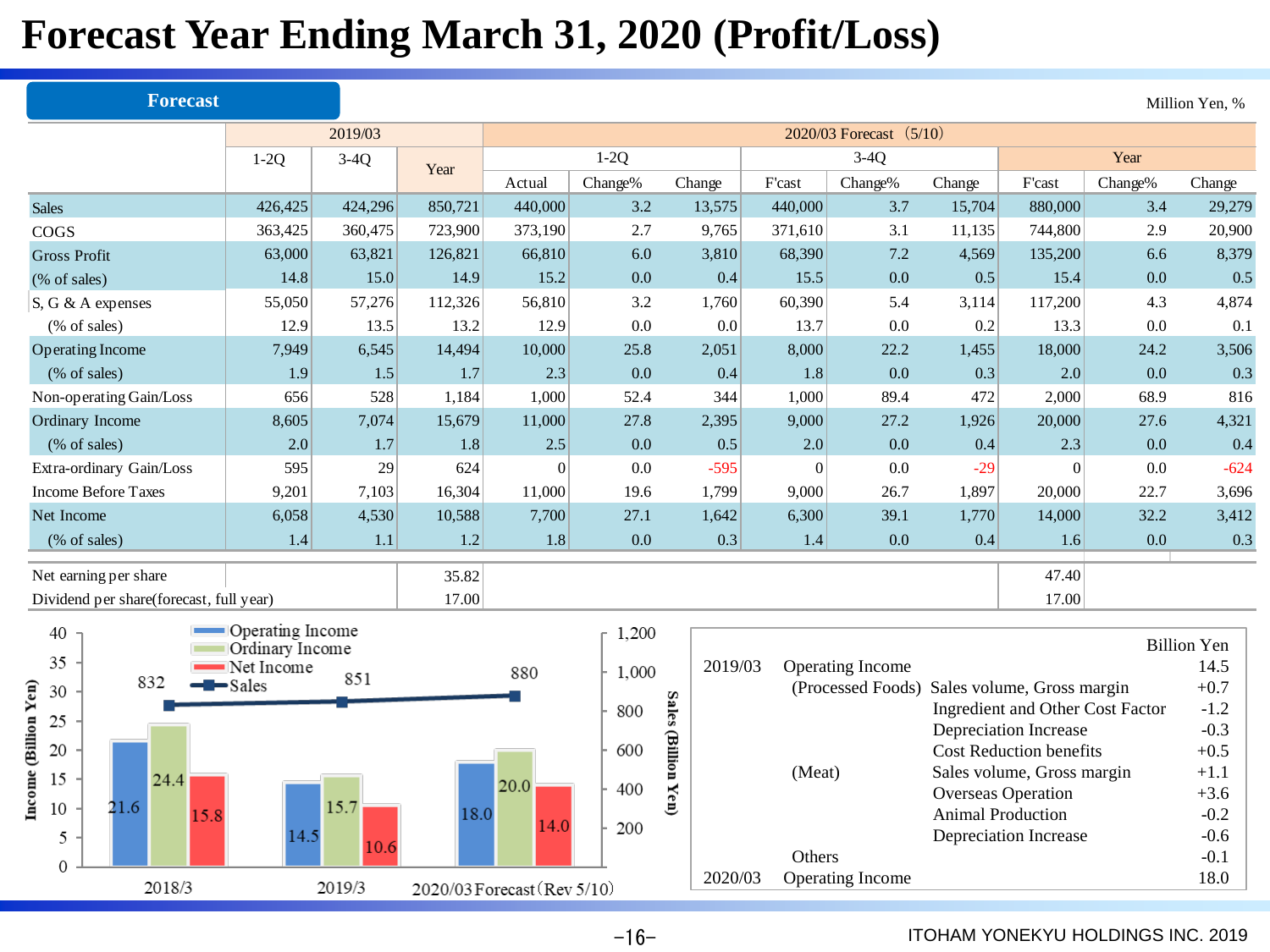## **Forecast Year Ending March 31, 2020 (Itemized Sales)**

#### **Itemized Sales**

|                |         | 2019/03 |         |         | $2020/03$ Forecast $(5/10)$ |        |         |         |        |         |         |        |  |  |
|----------------|---------|---------|---------|---------|-----------------------------|--------|---------|---------|--------|---------|---------|--------|--|--|
|                | $1-2Q$  | $3-4Q$  | Year    |         | 1-2Q                        |        |         | $3-4Q$  |        | Year    |         |        |  |  |
|                |         |         |         | F'cast  | Change%                     | Change | F'cast  | Change% | Change | F'cast  | Change% | Change |  |  |
| <b>Sales</b>   | 426,425 | 424,296 | 850,721 | 440,000 | 3.2                         | 13,575 | 440,000 | 3.7     | 15,704 | 880,000 | 3.4     | 29,279 |  |  |
| Ham/Sausage    | 85,727  | 89,102  | 174,829 | 89,000  | 3.8                         | 3,273  | 91,200  | 2.4     | 2,098  | 180,200 | 3.1     | 5,371  |  |  |
| Processed Food | 66,124  | 70,655  | 136,779 | 68,400  | 3.4                         | 2,276  | 74,400  | 5.3     | 3,745  | 142,800 | 4.4     | 6,021  |  |  |
| Meat           | 261,847 | 255,140 | 516,987 | 267,900 | 2.3                         | 6,053  | 263,900 | 3.4     | 8,760  | 531,800 | 2.9     | 14,813 |  |  |
| Others         | 12,727  | 9,400   | 22,127  | 14,700  | 15.5                        | 1,973  | 10.500  | 11.7    | 1,100  | 25,200  | 13.9    | 3,073  |  |  |

### **Year on Year Changes**

|                       |             | 2020/03 Forecast (8/2) |             |        |             |        |  |  |  |  |  |  |  |
|-----------------------|-------------|------------------------|-------------|--------|-------------|--------|--|--|--|--|--|--|--|
|                       | 1-2Q F'cast |                        | 3-40 F'cast |        | Year F'cast |        |  |  |  |  |  |  |  |
|                       | Volume      | Amount                 | Volume      | Amount | Volume      | Amount |  |  |  |  |  |  |  |
| Ham/Sausage           | 4.1         | 3.8                    | 3.0         | 2.4    | 3.6         | 3.1    |  |  |  |  |  |  |  |
| <b>Processed Food</b> | 2.4         | 3.4                    | 3.6         | 5.3    | 3.0         | 4.4    |  |  |  |  |  |  |  |
| <b>Meat</b>           | 3.4         | 2.3                    | 3.4         | 3.4    | 3.4         | 2.9    |  |  |  |  |  |  |  |
| Beef                  | 1.8         | 2.7                    | 3.0         | 4.2    | 2.3         | 3.4    |  |  |  |  |  |  |  |
| Pork                  | 4.5         | 0.7                    | 3.1         | 2.6    | 3.8         | 1.7    |  |  |  |  |  |  |  |
| <b>Chicken</b>        | 6.6         | 6.0                    | 3.1         | 4.1    | 4.8         | 5.0    |  |  |  |  |  |  |  |
| Others                | $-4.6$      | 0.4                    | 9.4         | 0.0    | 1.3         | 0.3    |  |  |  |  |  |  |  |
| Others                |             | 15.5                   |             | 11.7   |             | 13.9   |  |  |  |  |  |  |  |

### • For reference

 $\%$ 

Year on year changes excluding ANZCO

%

Million Yen, %

|                |             | $2020/03$ Forecast $(8/2)$ |             |        |             |        |  |  |  |  |  |
|----------------|-------------|----------------------------|-------------|--------|-------------|--------|--|--|--|--|--|
|                | 1-2Q F'cast |                            | 3-4Q F'cast |        | Year F'cast |        |  |  |  |  |  |
|                | Volume      | Amount                     | Volume      | Amount | Volume      | Amount |  |  |  |  |  |
| Ham/Sausage    | 3.7         | 3.0                        | 3.5         | 3.2    | 3.6         | 3.1    |  |  |  |  |  |
| Processed Food | 2.3         | 3.4                        | 3.5         | 5.3    | 2.9         | 4.4    |  |  |  |  |  |
| Meat           | 5.1         | 3.2                        | 2.8         | 2.9    | 4.0         | 3.0    |  |  |  |  |  |
| Beef           | 4.3         | 4.1                        | 2.1         | 2.6    | 3.2         | 3.3    |  |  |  |  |  |
| Pork           | 4.5         | 0.7                        | 3.1         | 2.6    | 3.8         | 1.7    |  |  |  |  |  |
| <b>Chicken</b> | 6.6         | 6.0                        | 3.1         | 4.1    | 4.8         | 5.0    |  |  |  |  |  |
| Others         | 0.3         | 8.2                        | 6.6         | 11.2   | 3.3         | 9.6    |  |  |  |  |  |
| <b>Others</b>  |             | 0.2                        | 3.6         |        | 1.9         |        |  |  |  |  |  |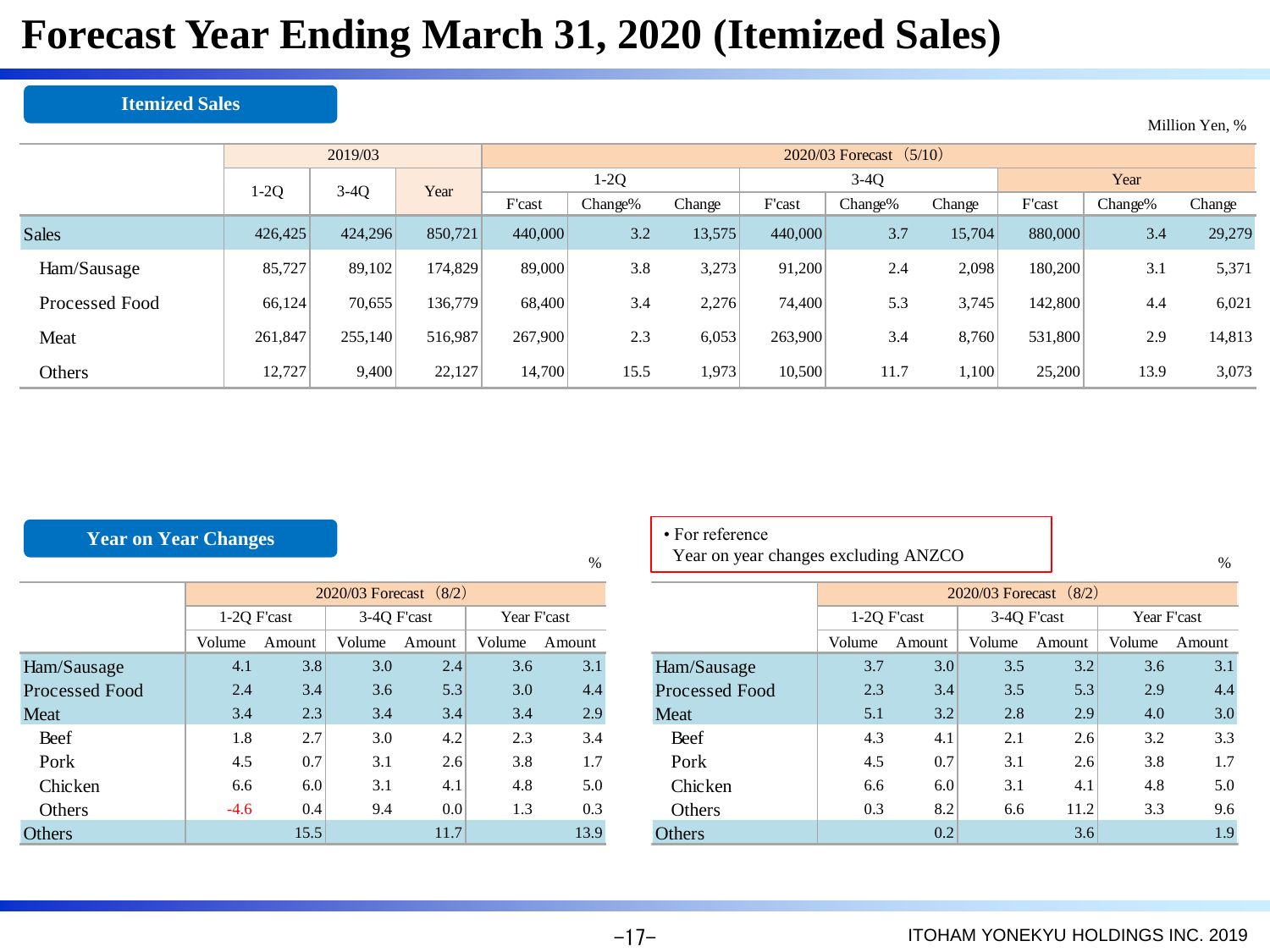## **Forecast Year Ending March 31, 2020 (Segment Information)**

|                      | <b>Segment Forecasts</b> |                 |                 | Million Yen, % |
|----------------------|--------------------------|-----------------|-----------------|----------------|
|                      |                          | 2019/03<br>Year | 2020/03<br>Year | Change         |
| Processed Food       | <b>Sales</b>             | 291,939         | 300,000         | 8,061          |
| Division             | Op Income                | 7,914           | 7,700           | $-214$         |
|                      | % Sales                  | 2.7             | 2.6             | $-0.1$         |
| <b>Meat Division</b> | <b>Sales</b>             | 554,576         | 575,500         | 20,924         |
|                      | Op Income<br>% Sales     | 7,364<br>1.3    | 11,200<br>1.9   | 3,836<br>0.6   |
| Others               | <b>Sales</b>             | 4,206           | 4,500           | 294            |
|                      | Op Income                | 124             | 100             | $-24$          |
| Consolidation Adj    | Op Income                | $-908$          | $-1,000$        | $-92$          |
| Consolidated         | Sales                    | 850,721         | 880,000         | 29,279         |
|                      | Op Income                | 14,494          | 18,000          | 3,506          |
|                      | % Sales                  | 1.7             | 2.0             | 0.3            |

|                      |                  |         | 2019/03 |         | $2020/03$ Forecast $(8/2)$ |              |         |            |                  |            |  |  |  |
|----------------------|------------------|---------|---------|---------|----------------------------|--------------|---------|------------|------------------|------------|--|--|--|
|                      |                  | $1-2Q$  | $3-4Q$  | Year    | $1-2Q$                     |              | $3-4Q$  |            |                  | Year       |  |  |  |
|                      |                  |         |         |         | F'cast                     | vs 2019/03   | F'cast  | vs 2019/03 | F'cast           | vs 2019/03 |  |  |  |
| Processed Food       | <b>Sales</b>     | 142,562 | 149,377 | 291,939 | 146,700                    | 4,138        | 153,300 | 3,923      | 300,000          | 8,061      |  |  |  |
| Division             | <b>Op</b> Income | 3,645   | 4,269   | 7,914   | 3,700                      | 55           | 4,000   | $-269$     | 7,700            | $-214$     |  |  |  |
|                      | % Sales          | 2.6     | 2.9     | 2.7     | 2.5                        | $-0.0$       | 2.6     | $-0.2$     | 2.6              | $-0.1$     |  |  |  |
| <b>Meat Division</b> | <b>Sales</b>     | 281,779 | 272,797 | 554,576 | 291,000                    | 9,221        | 284,500 | 11,703     | 575,500          | 20,924     |  |  |  |
|                      | Op Income        | 4,715   | 2,649   | 7,364   | 6,800                      | 2,085        | 4,400   | 1,751      | 11,200           | 3,836      |  |  |  |
|                      | % Sales          | 1.7     | 1.0     | 1.3     | 2.3                        | 0.7          | 1.5     | 0.6        | 1.9 <sup>°</sup> | 0.6        |  |  |  |
| Others               | <b>Sales</b>     | 2,083   | 2,123   | 4,206   | 2,300                      | 217          | 2,200   | 77         | 4,500            | 294        |  |  |  |
|                      | Op Income        | 91      | 33      | 124     |                            | $-91$        | 100     | 67         | 100              | $-24$      |  |  |  |
| Consolidation Adj    | Op Income        | $-503$  | $-405$  | $-908$  | $-500$                     | $\mathbf{3}$ | $-500$  | $-95$      | $-1,000$         | $-92$      |  |  |  |
| Consolidated         | <b>Sales</b>     | 426,425 | 424,296 | 850,721 | 440,000                    | 13,575       | 440,000 | 15,704     | 880,000          | 29,279     |  |  |  |
|                      | Op Income        | 7,949   | 6,545   | 14,494  | 10,000                     | 2,051        | 8,000   | 1,455      | 18,000           | 3,506      |  |  |  |
|                      | % Sales          | 1.9     | 1.5     | 1.7     | 2.3                        | 0.4          | 1.8     | 0.3        | 2.0              | 0.3        |  |  |  |

※Sales for each segment are sales amount to outside customers.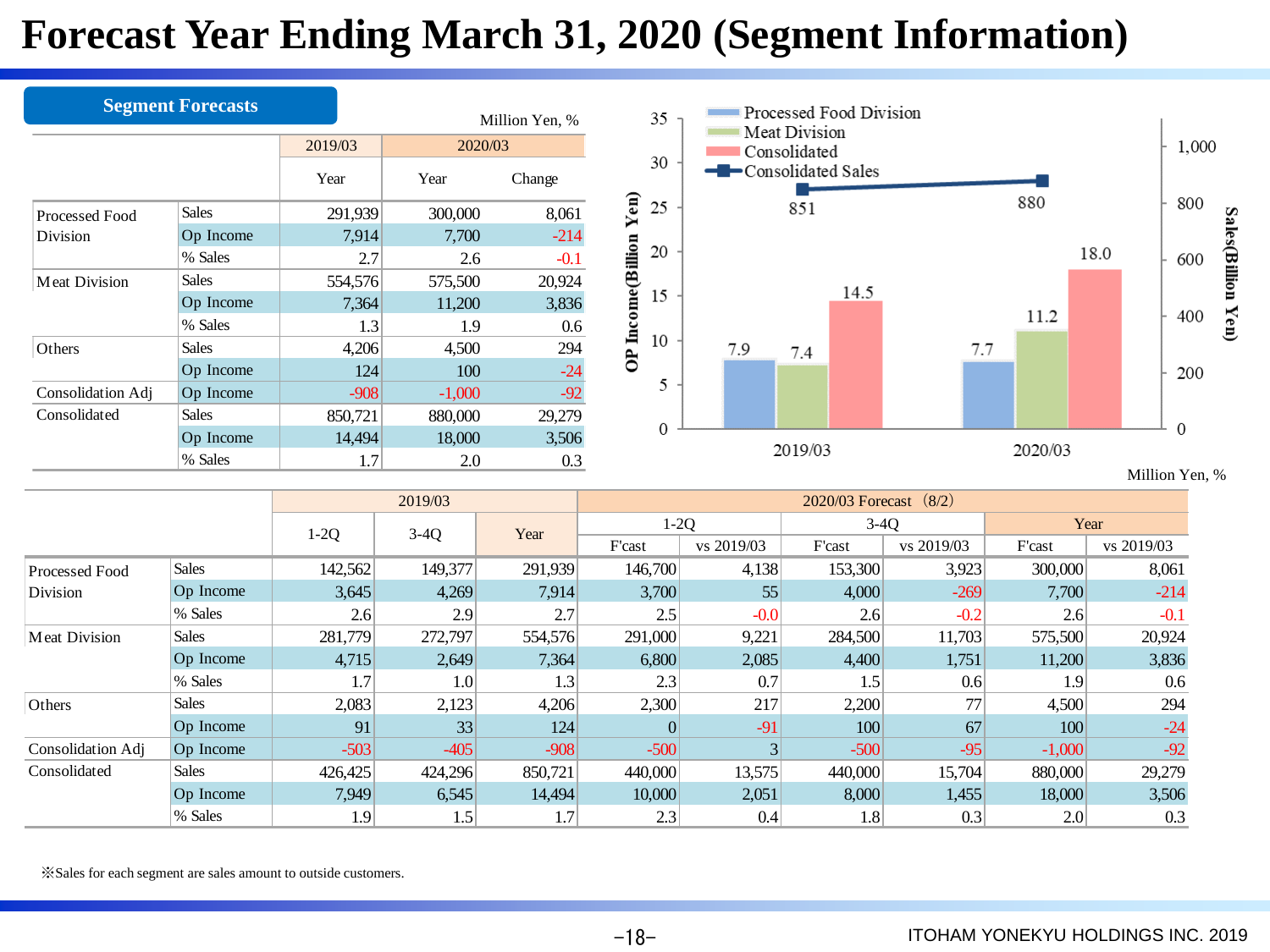## **Appendix (Market Data)**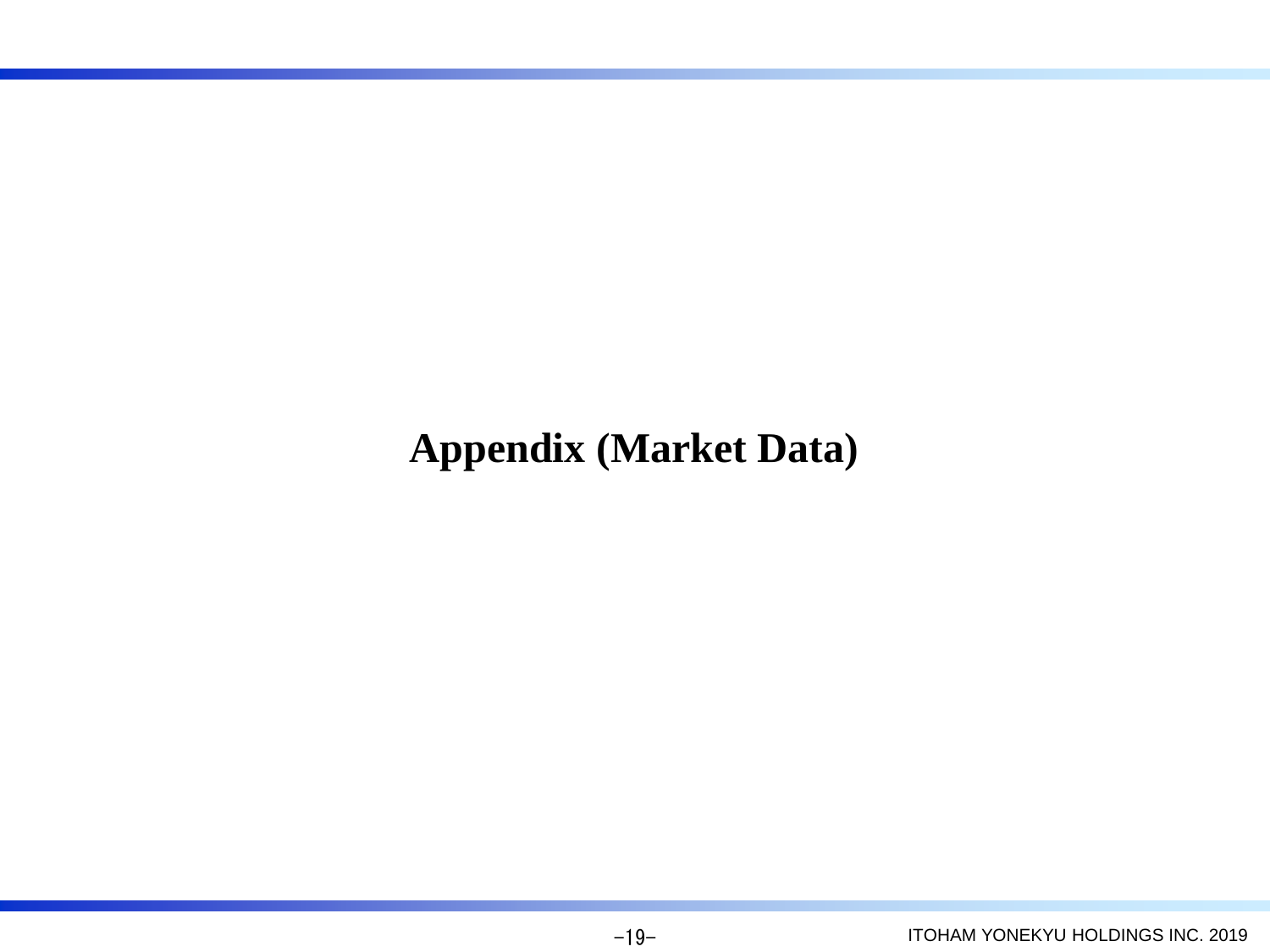### **Overseas Markets**

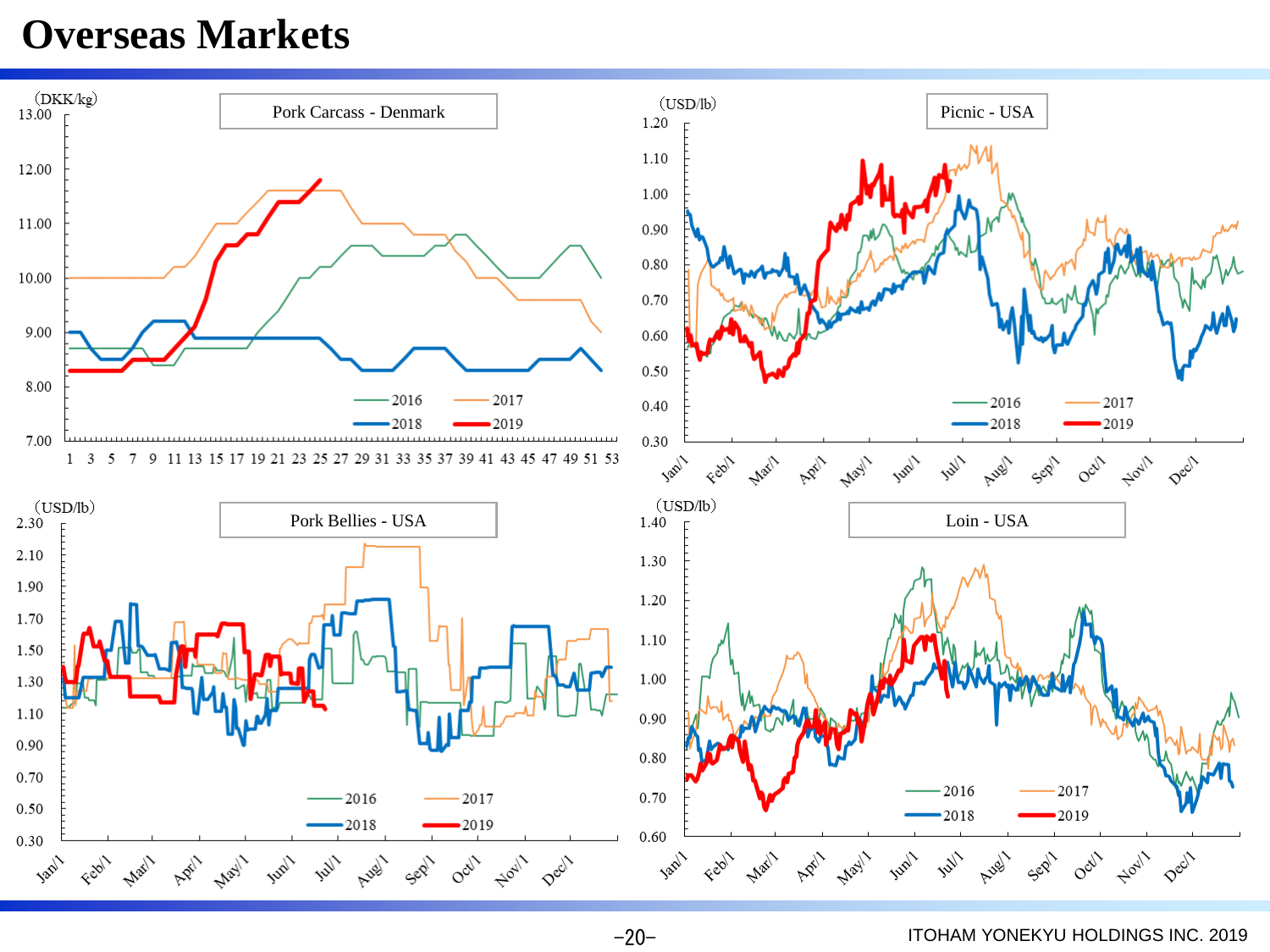### **CPI**

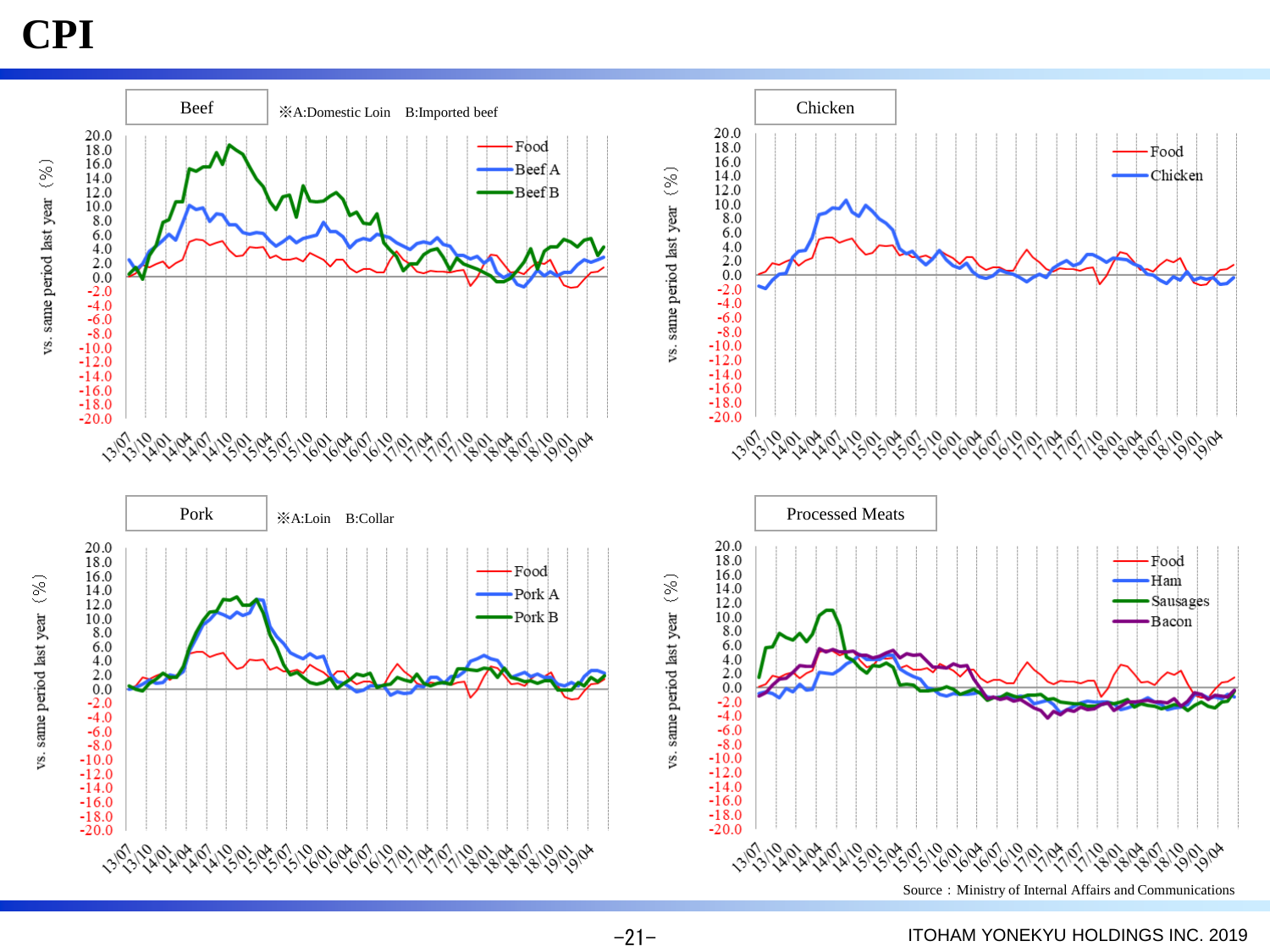## **Ham & Sausage Supply**



ton Source:JAPAN HAM&SAUSAGE PROCESSORS COOPERATIVE ASSOCIATION, MoF「Trade Statistics」

 $-22-$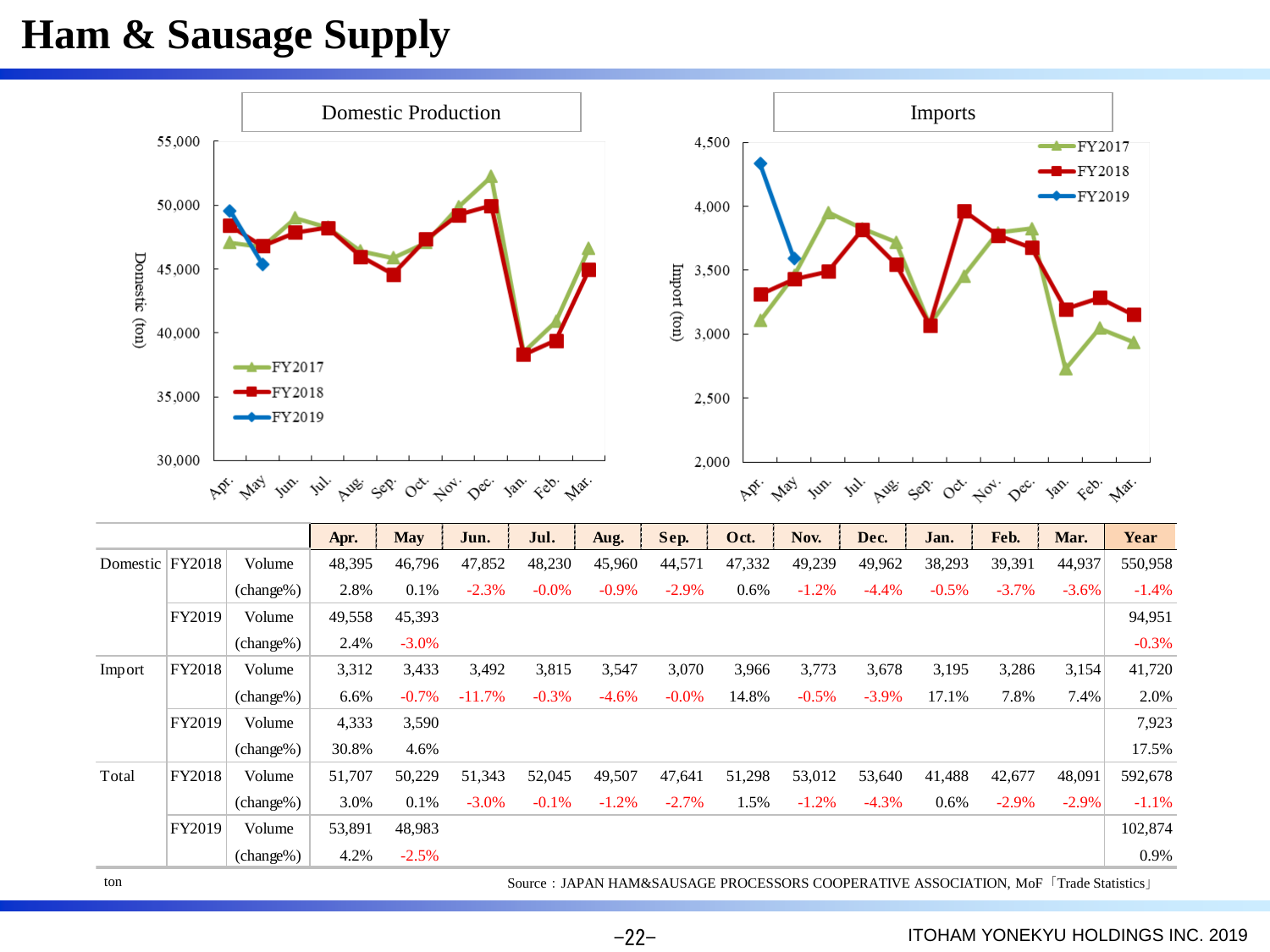## **Marketed Volume/Ending Inventory (Beef)**



|                 |                           | Apr.                        | <b>May</b> | Jun.    | Jul.    | Aug.    | Sep.    | Oct.    | Nov.    | Dec.    | Jan.    | Feb.    | Mar.    | Year    |                                                |
|-----------------|---------------------------|-----------------------------|------------|---------|---------|---------|---------|---------|---------|---------|---------|---------|---------|---------|------------------------------------------------|
|                 |                           | [Estimated Marketed Volume] | Ton        |         |         |         |         |         |         |         |         |         |         |         | • Marketed Volume (Apr-May)                    |
| Total           | FY2018                    | 89,694                      | 74,518     | 71,010  | 86,244  | 75,608  | 77,973  | 79,347  | 83,108  | 83,976  | 72,814  | 64,721  | 71,357  | 930,370 | $+1.3%$<br><b>Total</b><br>$+3.0\%$<br>Import  |
|                 | FY2019                    | 94,950                      | 71,450     |         |         |         |         |         |         |         |         |         |         | 166,400 | $-1.9\%$<br><b>Domestic</b>                    |
| Import          | FY2018                    | 60,718                      | 48,096     | 44,997  | 56,455  | 50,115  | 53,713  | 50,777  | 50,085  | 52,962  | 47,582  | 40,043  | 45,007  | 600,550 | $\blacksquare$ May Ending inventory (Y on Y)   |
|                 | FY2019                    | 66,686                      | 45,356     |         |         |         |         |         |         |         |         |         |         | 112,042 | $+16.2\%$ (111,003t)<br>Import                 |
| Domestic FY2018 |                           | 28,976                      | 26,421     | 26,014  | 29,789  | 25,493  | 24,260  | 28,570  | 33,023  | 31,015  | 25,232  | 24,678  | 26,350  | 329,821 |                                                |
|                 | FY2019                    | 28,264                      | 26,094     |         |         |         |         |         |         |         |         |         |         | 54,358  |                                                |
|                 | [Estimated Ending Stocks] |                             | Ton        |         |         |         |         |         |         |         |         |         |         |         | Data:                                          |
| Total           | FY2018                    | 98,488                      | 104,243    | 106,611 | 115,645 | 123,281 | 122,731 | 123,268 | 125,754 | 119,768 | 122,130 | 122,055 | 115,940 |         | Ministry of Agriculture, Fishery and Forestry. |
|                 | FY2019                    | 117,194                     | 119,759    |         |         |         |         |         |         |         |         |         |         |         | Ministry of Finance                            |
| Import          | FY2018                    | 89,462                      | 95,502     | 97,824  | 106,870 | 114,484 | 113,025 | 113,669 | 115,269 | 109,919 | 112,902 | 112,965 | 107,206 |         |                                                |
|                 | FY2019                    | 107,796                     | 111,003    |         |         |         |         |         |         |         |         |         |         |         |                                                |
| Domestic        | <b>FY2018</b>             | 9,026                       | 8,741      | 8,787   | 8,775   | 8,797   | 9,706   | 9,599   | 10,485  | 9,849   | 9,228   | 9,090   | 8,734   |         |                                                |
|                 | FY2019                    | 9,398                       | 8,756      |         |         |         |         |         |         |         |         |         |         |         |                                                |

-23-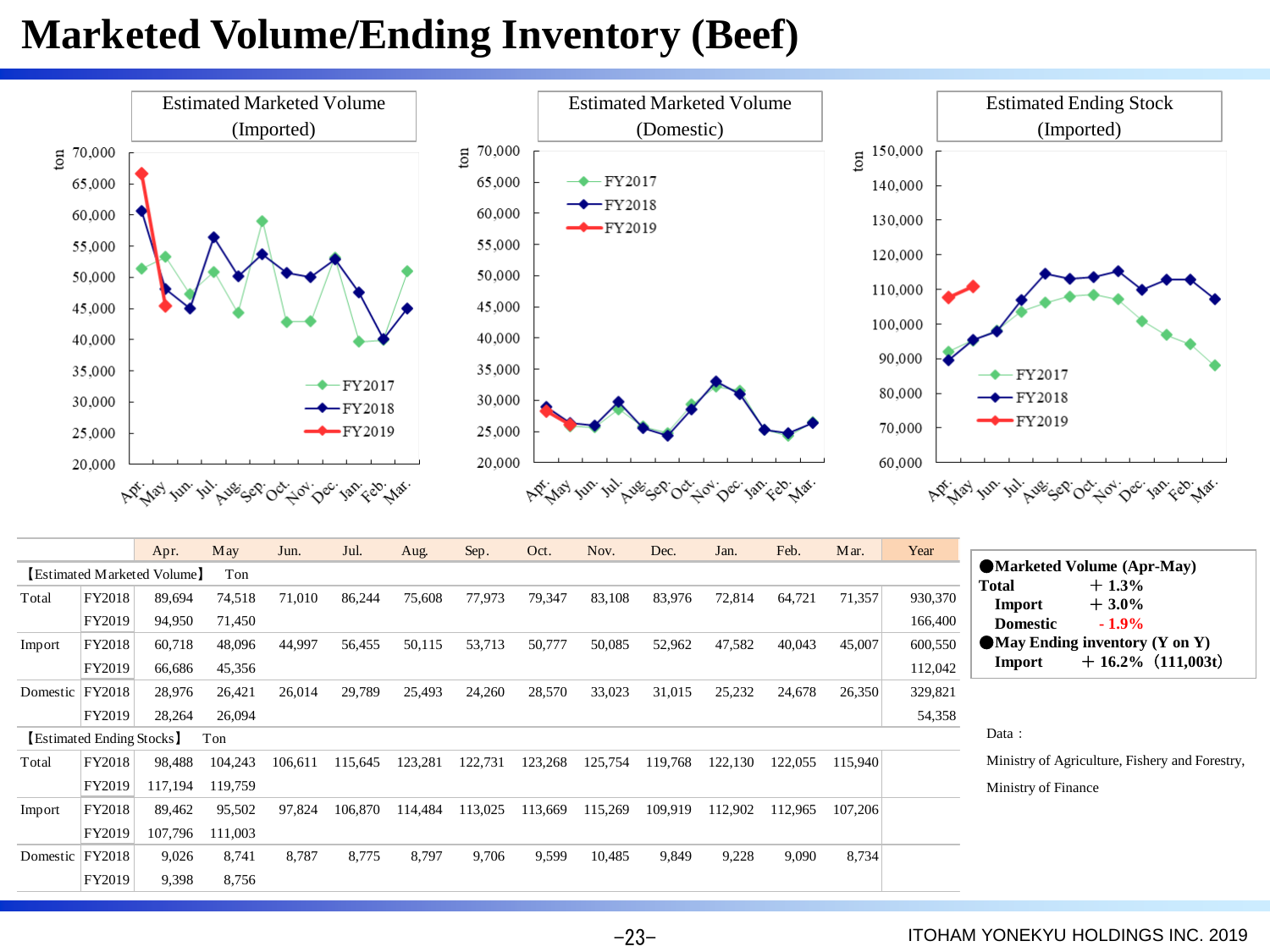## **Marketed Volume/Ending Inventory (Pork)**



 $-24-$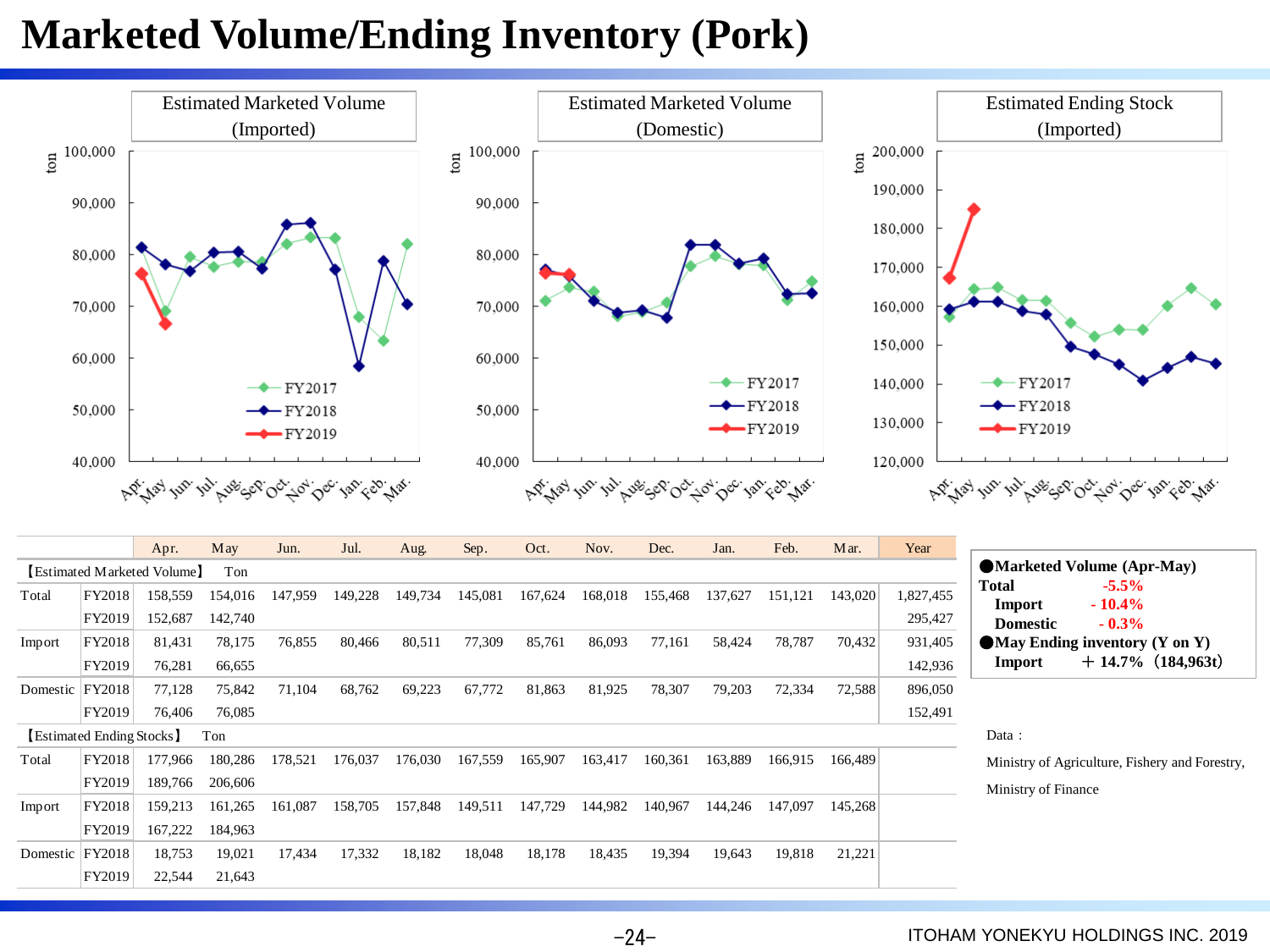## **Marketed Volume/Ending Inventory (Chicken)**



 $-25-$